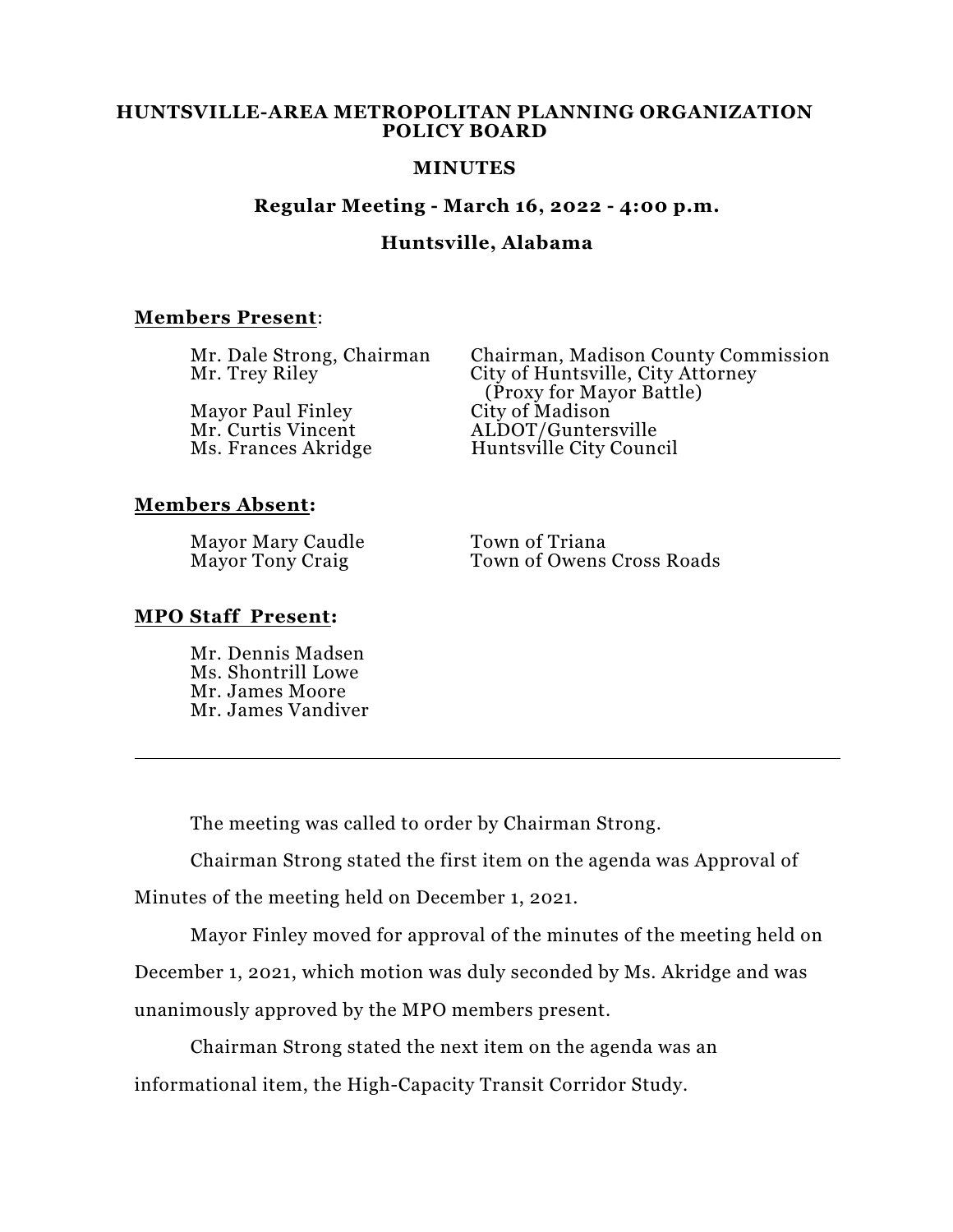Chairman Strong recognized Ms. Lowe.

Ms. Lowe stated that HDR Engineering would address the board, to introduce the High-Capacity Corridor Study for the first time.

Mr. Marc Soronson appeared before the board, stating he was the project manager for this effort. He stated that Becky Santiago was the lead planner, and she would do the majority of the presentation.

Mr. Soronson stated he wanted to introduce what they were present to do. He stated they had been working on the High-Capacity Transit Study for approximately six months, and they were at the point where they had draft recommendations. He stated they had taken a regional look at where the best chances were for the future of high-capacity transit in the region. He stated they would go through about a 15-minute presentation on how they had gotten to where they were at this time. He continued that their goal on this was to come up with recommendations that could be advanced potentially for federal funding, or as a local project that could be advanced.

Mr. Soronson stated they had taken a real look at the full spectrum of transit options, and they would see in that everything from local bus to light rail. He stated that their focus had been what was best for the community at this point, trying to build markets and trying to be as realistic as possible as to what could be successful and what could lead to further future high-capacity transit advancement as Huntsville grew into the future.

Mr. Soronson introduced Ms. Becky Santiago.

(Ms. Santiago made a PowerPoint presentation.)

Ms. Santiago stated that with transit planning, the key was understanding both current and future conditions of the area.

Ms. Santiago stated that the map she was displaying showed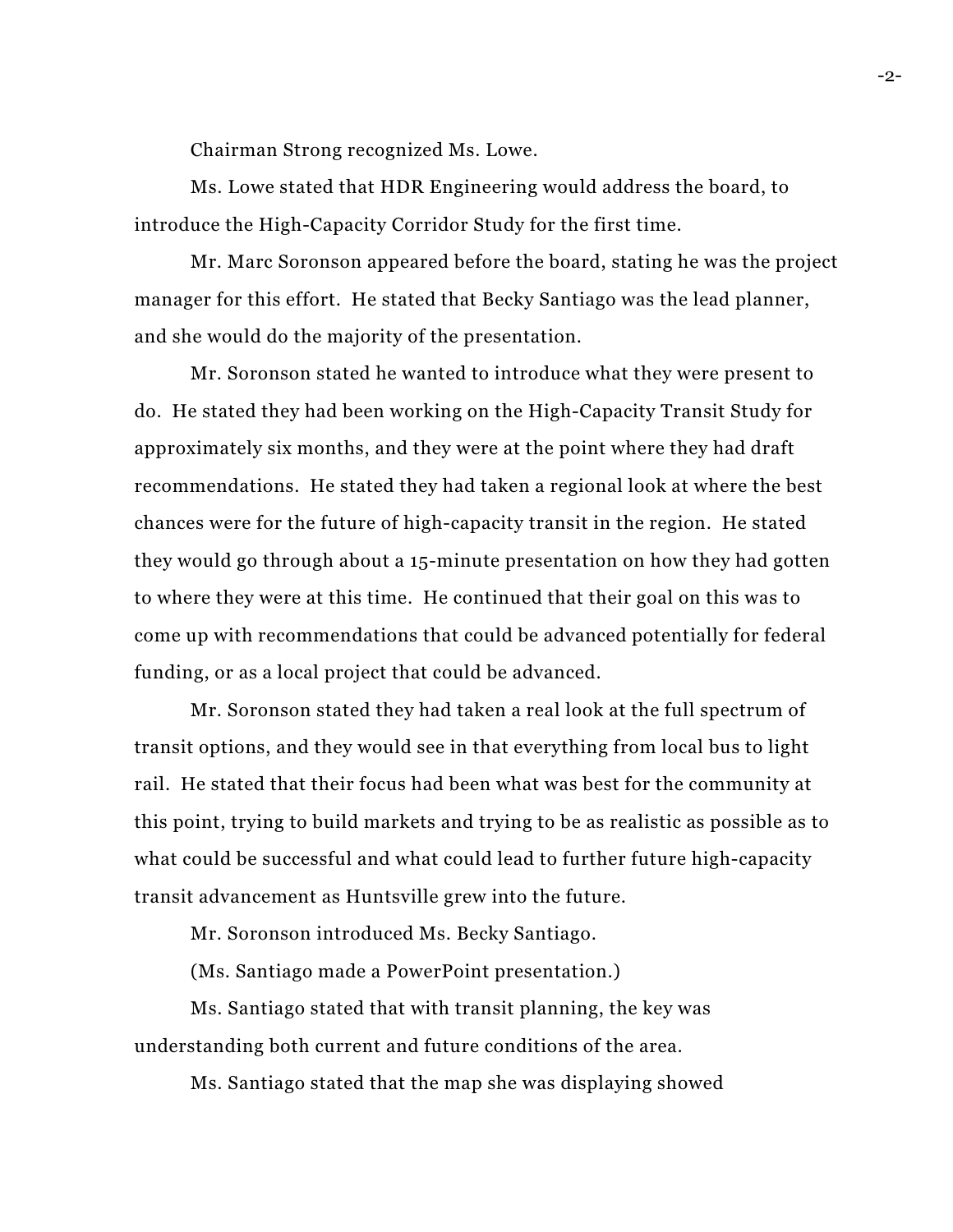Activity Density, that it was a combination of population and employment density. She stated they would see in the bullets a list of activity centers, including the new MidCity District development, the Village of Providence, and then major employers, Redstone Arsenal; Cummings Research Park, multiple employers there; Mazda/Toyota; and the City of Madison, as a growing activity area as well. She stated that a lot was happening in the area, and they would see a lot of high density along U.S. 72. between 565, kind of right there where Cummings Research Park and UAH were, and downtown, and a little bit south of downtown, or southwest of downtown, toward the Arsenal.

Ms. Santiago stated that the next slide depicted the existing transit network, noting that there were 10 routes and one special Friday route, serving UAH. She stated that service was Monday through Saturday, and she stated that seven of the routes operated at 60-minute service and three of the routes operated at 30-minute service. She stated there was a study recently completed, in 2019, that recommended Route 4 for 15-minute service. She stated that Route 4 was depicted as the green route on U.S. 72/University Drive. She stated it had the highest ridership of all the routes in the system, which was one of the key reasons it was recommended for 15-minute frequency, and also because some of those destinations, including the university and the MidCity District, were along there.

Ms. Santiago stated that in addition to the fixed-route service, there was paratransit and demand-response service, including Access, TRAM, and MARS.

Ms. Santiago stated that next was the future of the region. She displayed another slide, and she stated there was a small circle, or oval, along U.S. 72/University Drive, indicating a lot of growth along that corridor, again stemming from the continued development and buildout of the MidCity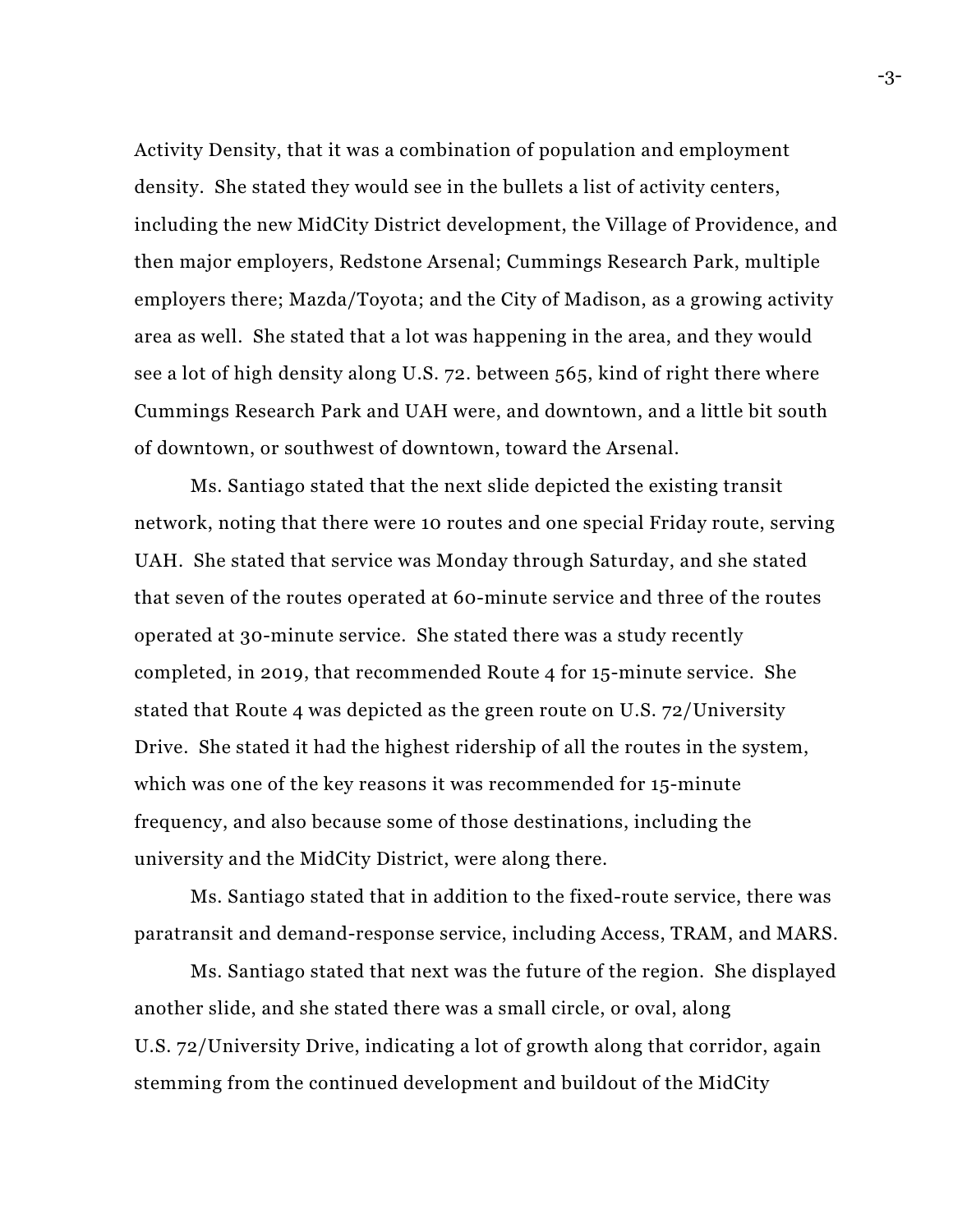District and the UAH Expansion Plan. She stated that the City of Madison Growth Plan identified a lot of activity and redevelopment along that corridor as well. She stated they saw a lot of activity and growth in that direction, and just kind of in general, again, between 565 and U.S. 72. She stated that in that corridor, there was a good amount of growth occurring between this date and 2045.

Ms. Santiago displayed another slide, and she stated that when they were looking at future transit options, that, obviously, that activity growth was a big part of it. She continued that they also looked at Trip Flows. She stated that the recently completed Commuter Rail Study had a great amount of data they could draw on, because, again, it was very recently completed.

Ms. Santiago stated that the map displayed was on the right looking at Transit Propensity, which was a culmination of transit indicative characteristics, including zero-auto households, low-income populations, and over 65 and under 18 populations. She stated that it combined all of those, to kind of give them this map showing where people who would be most likely to rely on or need transit existed, and they could see that to the north of the city and, again, to the west, along U.S. 72, between U.S. 72 and 565.

Ms. Santiago stated they had a whole list of corridors, and they had narrowed those down, using a number of criteria which she would get to in a second. She stated they had started with the Tier I Corridors, and they had gone through a layer of evaluation which had led to Tier II Corridors. She stated that it was a little bit hard to see the text on the display, but they had an Airport Corridor, which she noted was the blue corridor, between the airport and downtown; and there was the Bradford and Holmes Corridor, going out to Cummings Research Park; and there was the University Corridor, which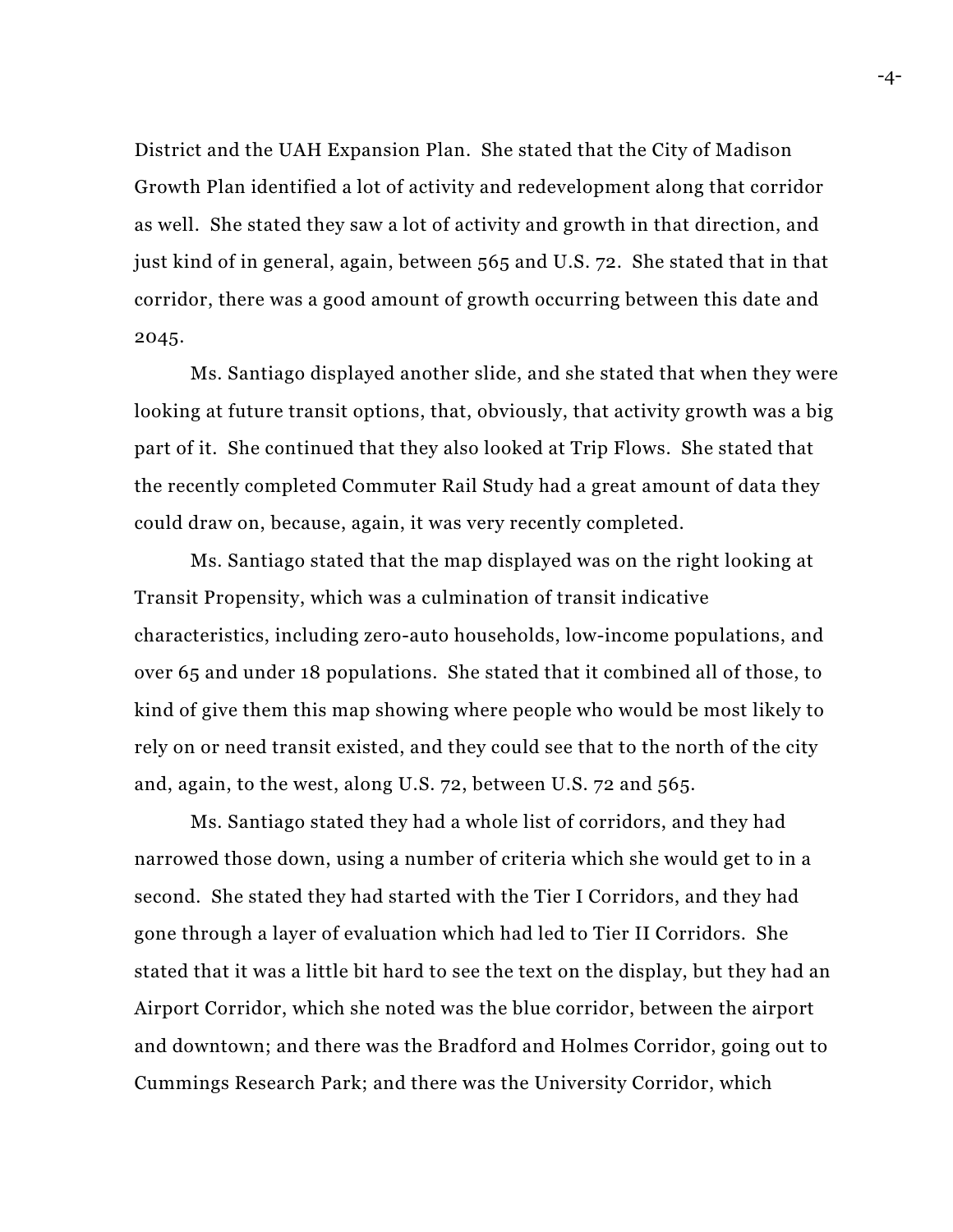extended all the way to the Walmart in the city of Madison; and there was a small corridor which they had identified just as the "Downtown Medical Corridor," stretching from the existing transfer station to the Huntsville Medical District, right in downtown Huntsville; and then the Meridian Corridor, stretching to the north.

Ms. Santiago stated she was displaying the criteria that were used for the Corridor Refinement. She stated that a lot of these were drawing off the FTA criteria, for what would be competitive in the FTA funding process. She stated this was Multi-Modal Activity, Diverse Travel Market Needs, Economic Competitiveness and Development, and Provide Speedy Service. She stated that in this case, a lot of these services had to be, obviously, faster than existing services to compete for funding.

Ms. Santiago stated that the slide she was displaying at this time was a Spectrum of Transit. She stated that different modes served different purposes and different travel needs. She stated that the modes in green were indicative of what was explored as part of this Study, and this was personal rapid transit; autonomous vehicles; regular buses; streetcars; bus rapid transit; trackless tram and automated guideway transit, which was sort of in between bus rapid transit and light rail transit. She stated that with trackless tram and automated guideway, what she meant by "in between bus rapid transit and light rail transit" was that it would still be a rubber-tired vehicle, but it was usually more advanced technology than bus rapid transit.

Ms. Santiago stated there were not that many or no automated rapid transit in the United States, but as far as bus rapid transit and light rail transit, cost was, obviously, a huge factor and consideration as part of this effort. She stated that when they were identifying corridors and what the appropriate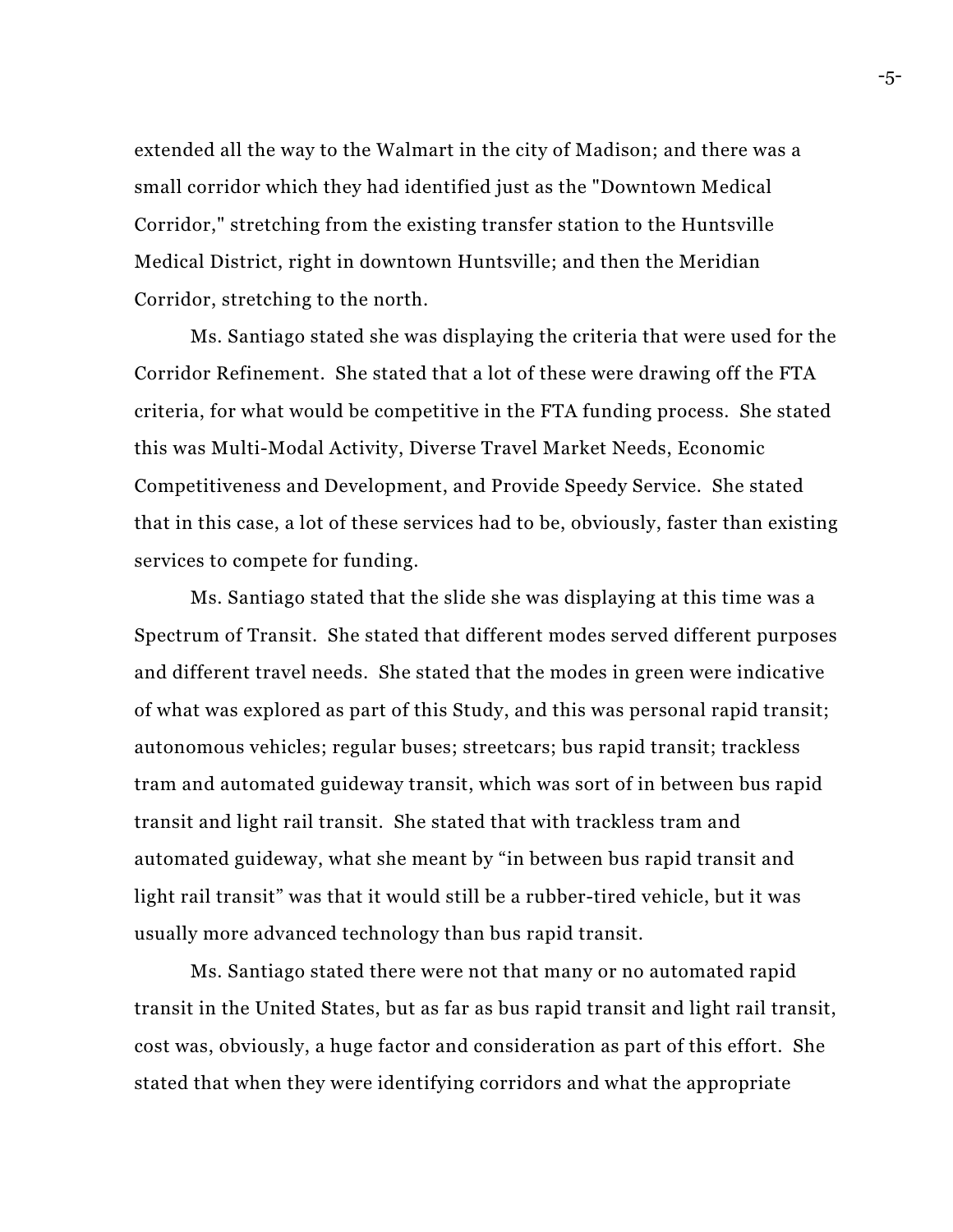technology was, as Mr. Soronson had noted, they wanted to make sure they were identifying something that was appropriate for this corridor, for this community, and for this region as it continued to grow.

Ms. Santiago stated the slide she was displaying showed projects that were in the FTA funding program at this time or had been recently completed. She stated that bus rapid transit came in at almost a tenth of the cost of light rail, that light rail had exponentially increased in cost. She stated they could see that in Portland, Oregon, and in Phoenix, Arizona, it was about \$203 million per mile, and up to \$316 million per mile. She stated this was all context dependent, rail, vehicles, as well as topography and geology, but it was quite expensive. She continued that Jacksonville had been able to very rapidly implement multiple bus rapid transit corridors, and they were doing it a lot on highway usage as well, and that was coming in at a little under \$3 million per mile.

Ms. Santiago stated that with all those considerations, they had ultimately come up with two identified corridors they thought the area and the region were best suited for implementing quickly and keeping competitive for federal funding.

Ms. Santiago stated that the first corridor was the U.S. 72/Medical Corridor, which was a combination of the 72/Medical Corridor they had identified, as well as Downtown Huntsville to the Medical Center Corridor. She stated they had identified bus rapid transit as the preferred mode at this time. She stated that the two colors on the displayed map, the blue and the green, indicated what they really predicted, based on their numbers, and using a data-driven approach, using census data, existing ridership, et cetera. She continued that between the Village of Providence and the Downtown Medical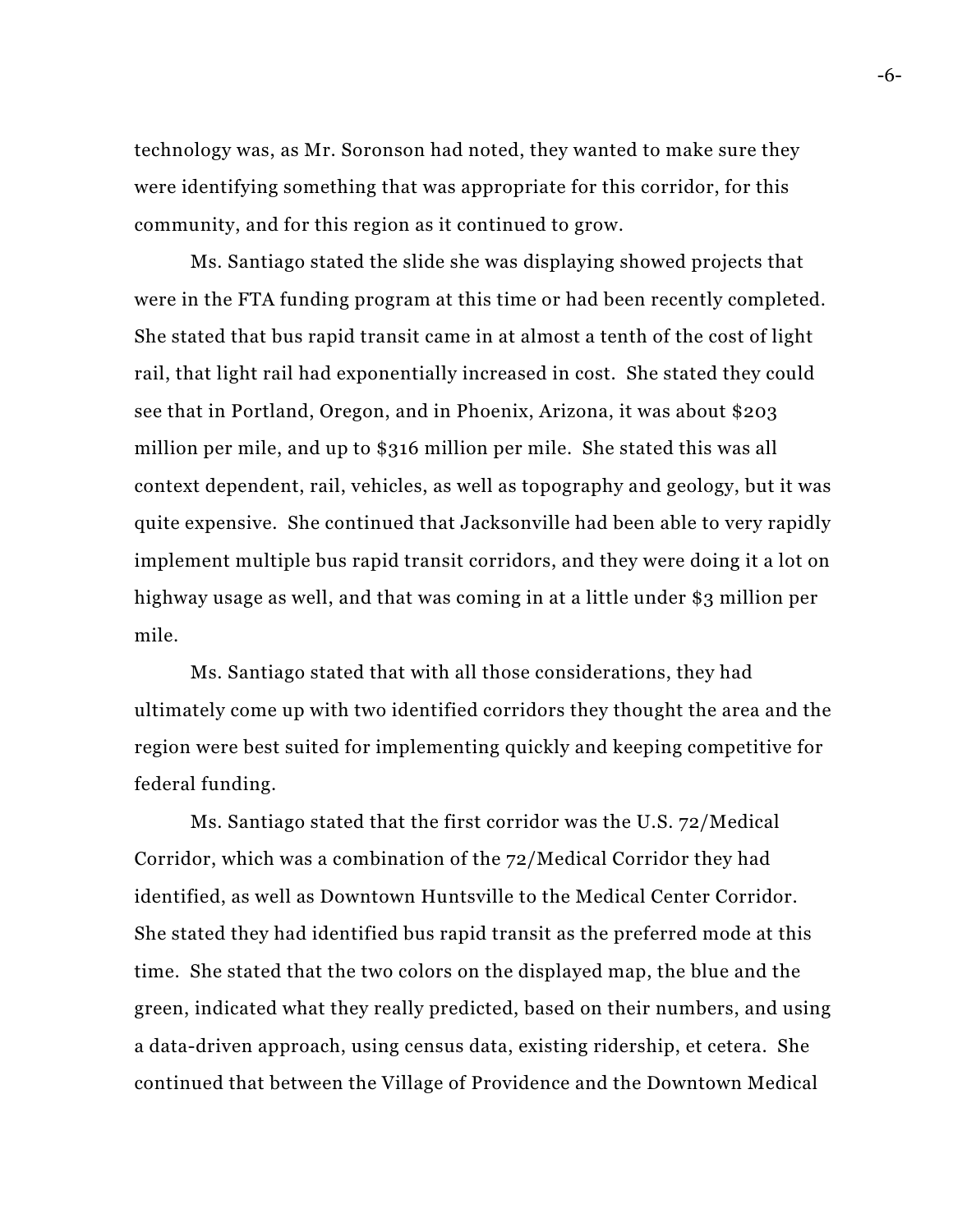Center in Huntsville would be that more rapid service, that 15-minute, or faster, service.

Ms. Santiago stated that the light green branch was going out to the Walmart in Madison. She stated this was a bit lower density currently, but there was growth identified, and if this were implemented in the next couple of years, they believed that would be better suited, and if the trunk of the corridor was 15 minutes, then that would be double, probably 30-minute service. She stated that would help to start building the transit market, and as that area redeveloped, it would give it the potential of expansion of the BRT corridor, but at this time, that would be sort of a branch service that would be every 30 minutes or so.

Ms. Santiago stated that the Airport Express would be an express bus service. She stated they believed this was a critical connection, that given all the activity occurring and investment happening in downtown and the critical connections along the 565 Corridor, that connecting the airport to Downtown Huntsville was really important, and an express bus service at this time would be the best fit for it, given the current land use and the ridership they would expect. She stated that, again, with the express bus, they could really build the commuter market service and a travel market that could evolve into something in the future. She stated it was really important to get that initial service going, to start building those travel markets and travel demands.

Ms. Santiago displayed another slide, and she stated that as part of this effort, they had looked at Land Use & Transportation, noting that the two were obviously intimately related. She stated they had the identified areas on the map, that the yellow was the MidCity District; the blue was the Cummings Research Park expansion; the green was parcels they had identified with the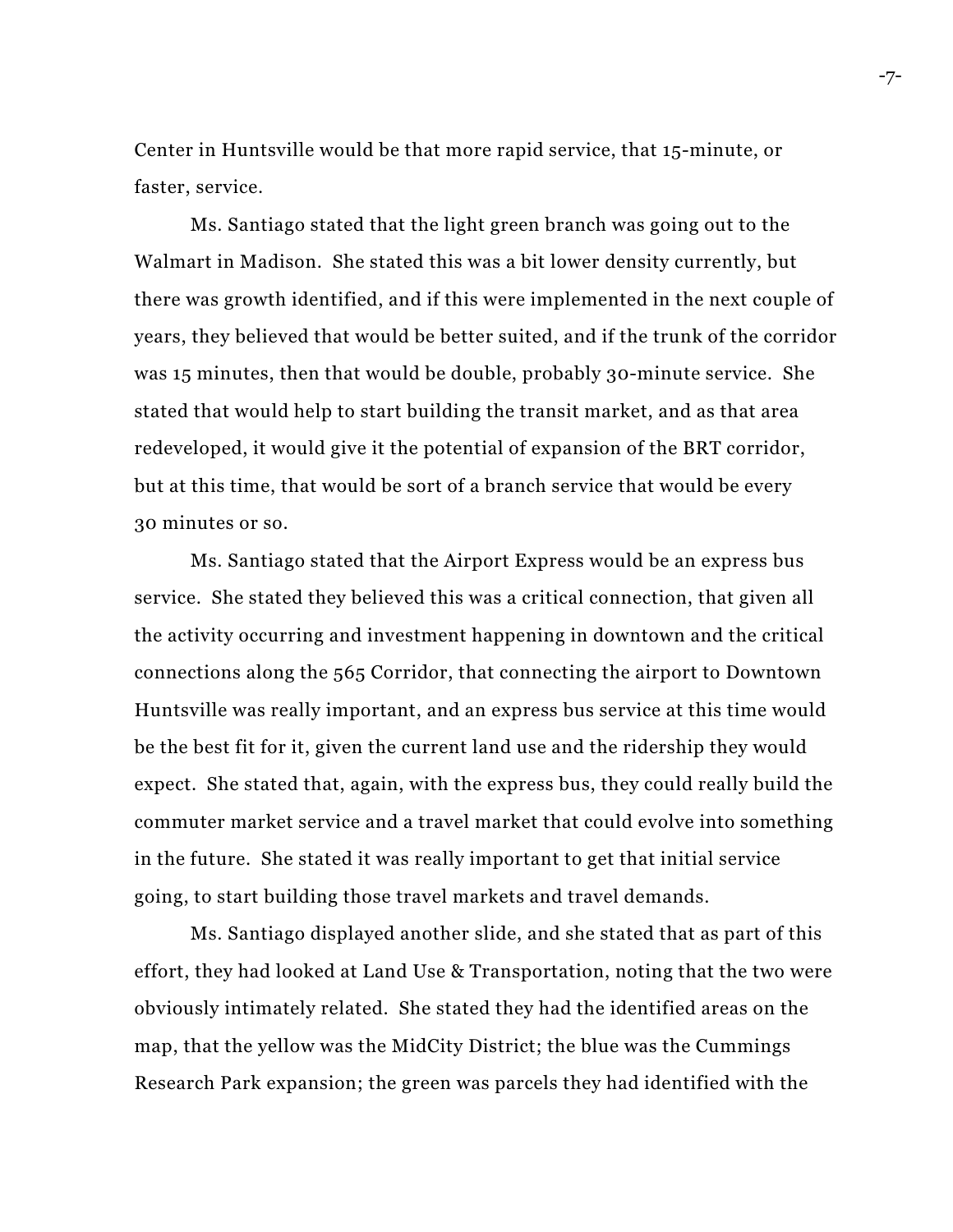help of some of the City staff as potentials for redevelopment; and the orange was the UAH Expansion Plan, at the Executive Office Plaza.

Ms. Santiago stated they had taken the green and the orange parcels, and they had incorporated the UAH Master Plan into a concept they had looked at for what development along a corridor that was transit supportive could look like, where they wanted to build transit systems. She stated this could be applied to any of the initial corridors they had looked at, if those were to be explored, as well, in further detail.

Ms. Santiago stated what she was displaying at this time was the Transit Master Plan as it existed at this time. She stated they had incorporated this just as an exercise to demonstrate what transit-oriented development could look like applied to this region.

Ms. Santiago stated that what they had done with that Master Plan and those parcels to the north was that they had really integrated it. She indicated on the display, and she stated that just for orientation, she was indicating University Drive/U.S. 72, between Wynn and Sparkman Drive. She stated that the two gold bricks were indicative of where proposed bus rapid transit stops would be.

Ms. Santiago stated she was going to go over some principles related to transit-oriented development and why they were so important to the success of a transit corridor. She stated that transit-oriented development had to be walkable and connected. She stated that in their plan, they had sort of shifted the multipurpose facility to face and be more oriented to University Drive. She stated that with the bus stop right across the street from it, it made it convenient for users of that facility, where there would obviously be large events. She stated that the connectivity was to the north side there, with a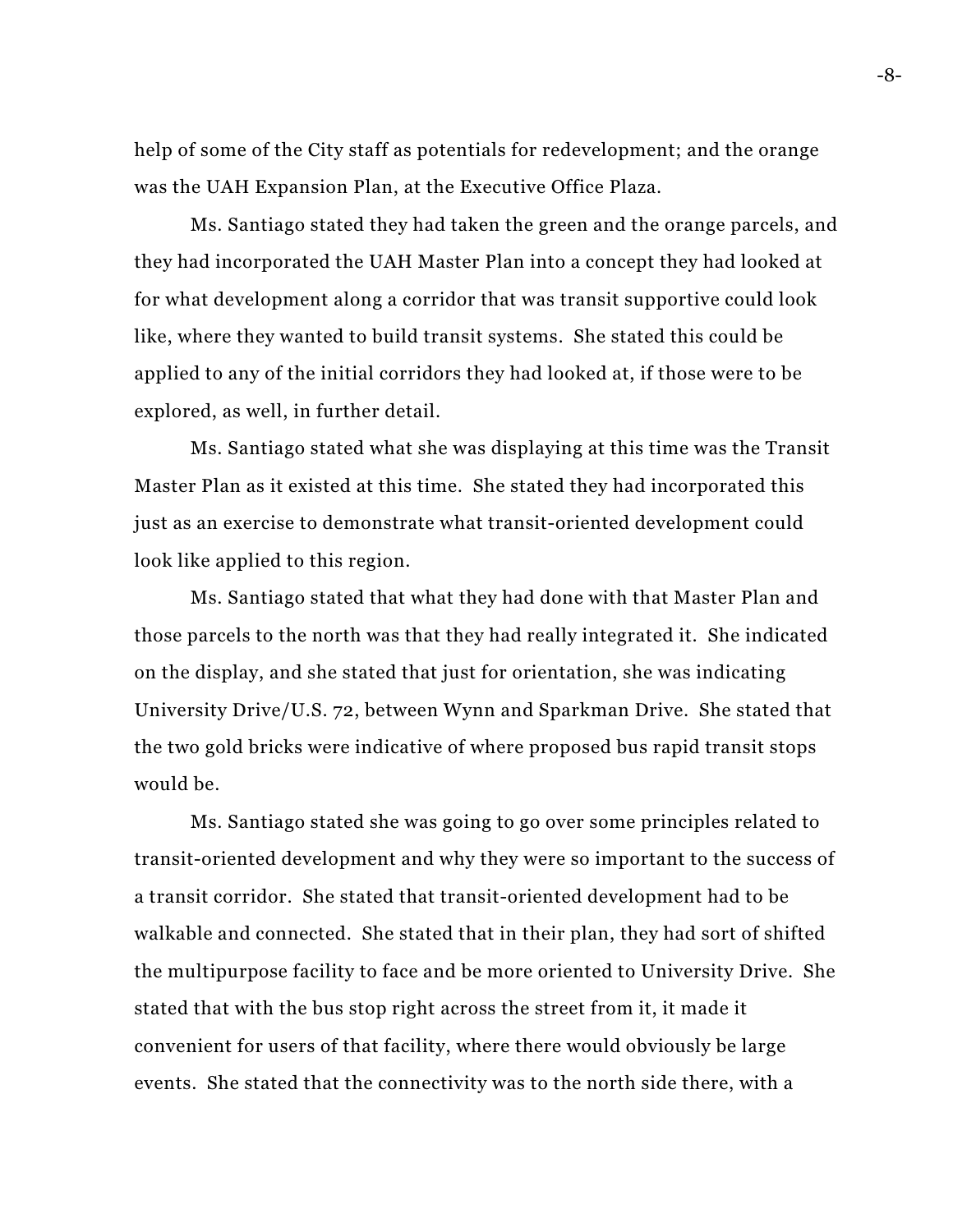promenade that connected those facilities and those developments, because, as they were all aware, at this time University Drive was quite a barrier for pedestrians and cyclists.

Ms. Santiago stated that part of this exercise was looking at how development could help tie those pieces together and how a transitway could make that more than just a service but, really, an environment. She stated that if one were to take a bus along the University Drive corridor, they would be walking another 15 minutes, across a parking lot, to get to the store one would be trying to go to, so kind of putting that parking on the back side of the development, or in this case, really, on the right side of the image being displayed, the intersection with Sparkman. She stated that was going to be impossible to change overall, so putting parking in that environment was going to be stable.

Ms. Santiago displayed another slide, and she stated this was "Context Sensitive." She stated this was, again, making the UAH multipurpose facility a focal point. She stated there were examples, also, around the U.S. of BRT stations in neighborhoods. She stated they were a bit smaller in size, that they still had the amenities, but they were reflective of the environment in which they were located.

Ms. Santiago stated that next was Dense & Diverse, and the object was to make it an environment that was supportive of the transit in which the transit users could also comfortably access their destination.

Ms. Santiago displayed another slide, and she stated that First-/Last-Mile Connections were an important part of creating a successful transit system as well. She stated that a transit user would almost always take a walking trip or a biking trip as the first or last part of their journey, so there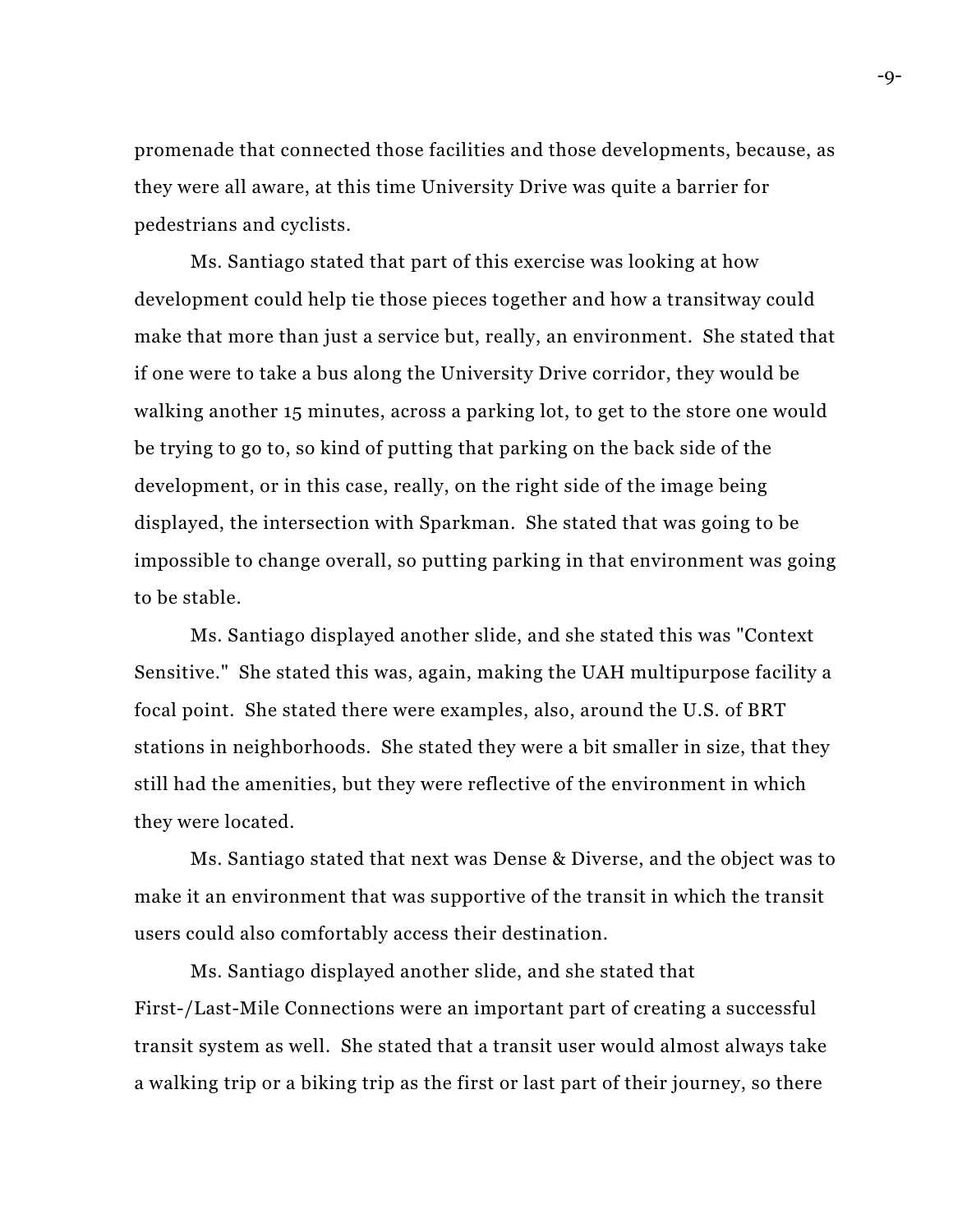would be facilities both in the corridor and approaching the corridor. She stated that north-south, where she was indicating, would be Wynn Drive, and they had bicycle lanes depicted in that corridor because, again, it needed to be accessible to the communities beyond the actual corridor itself.

Mr. Soronson thanked Ms. Santiago. He stated he would talk a little bit about what would be next and some of the funding options as they went through this, and then Ms. Santiago would close it out.

(Mr. Soronson made a PowerPoint presentation.)

Mr. Soronson displayed a slide, and he stated that one of the things they had looked at was under the Small Starts program, the FTA capital investment program, which was a discretionary program for New Starts and Small Starts. He stated that New Starts were projects that were over \$400 million, and Small Starts were projects that were under \$400 million and would be seeking up to \$150 million of federal investment, and the rest would be a local match.

Mr. Soronson stated they had focused very much on what could be possible under the Small Starts program He stated it was a discretionary program and an extremely competitive program.

Mr. Soronson stated the chart he was displaying at this time gave a little bit of background, as to what was included and what they would have to do to get into that pipeline. He stated that, obviously, there was a NEPA process, under the federal environmental laws, that had to be done. He stated that a Locally Preferred Alternative would have to be adopted into the fiscally constrained Long-Range Plan, and a financial commitment from the region to help fund it. He stated that the FTA had a very strict criteria for rating. He stated that Ms. Santiago had touched on some of those things, and he stated that some of it had to do with land use and transportation integration, and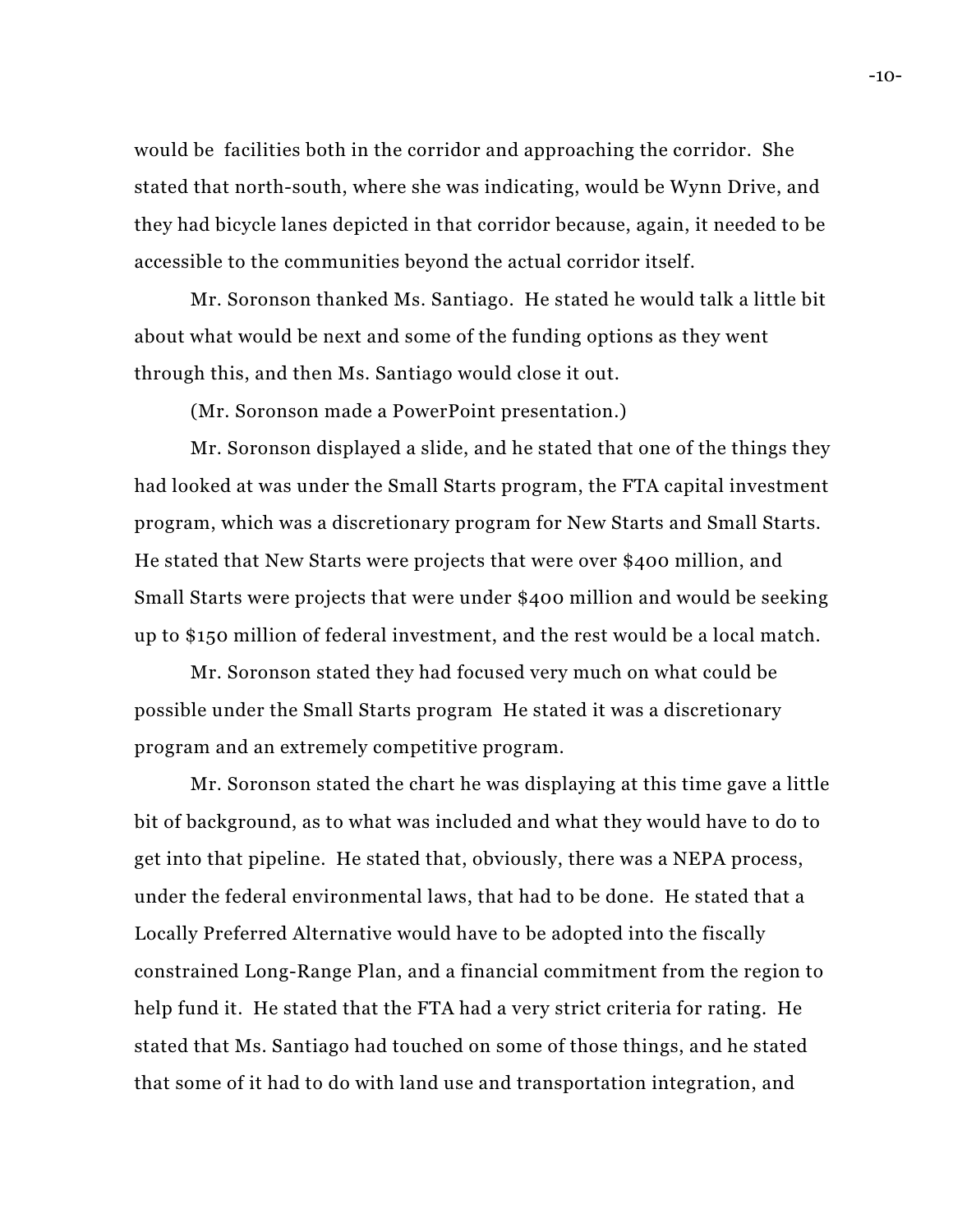another had to do with some very strong data-driven approaches to ridership and other characteristics.

Mr. Soronson displayed another slide, and he stated they had also been working with the MPO on a local match and what would be required on a local match on a project like this. He stated that at the stage they were at this time, it was very conceptual. He stated they were looking at something that could potentially be somewhere between 5 and 10 million dollars a mile, in that area. He stated they wanted to come up with something that was affordable for the community and implementable for the community. He stated they had seen some of the other projects up there, and they could be long term. He stated they were also looking at ways they could transition, or grow, the travel markets, so at some point in time these projects would grow into a much more frequent, high-capacity service.

Mr. Soronson stated that the new transportation bill had a series of discretionary programs, called "RAISE," and they wanted to be able to look at those for potential funding. He stated those were very much focused on specific items, that, for example, at this time, there was one for low-emission buses. He stated they would watch those very carefully. He stated that Birmingham's BRT program was funded a few years back under a RAISE program, and, obviously, there were some opportunities there.

Mr. Soronson stated that partnerships were very important, and he stated they had the university in this corridor, and the medical centers. He stated that earlier in the day, they had met with the Huntsville Hospital staff, and he stated they were very interested in being a partner. He stated they had also met with MidCity, and they were very interested, and they had also met with the Chamber. He stated it was very important that they had the business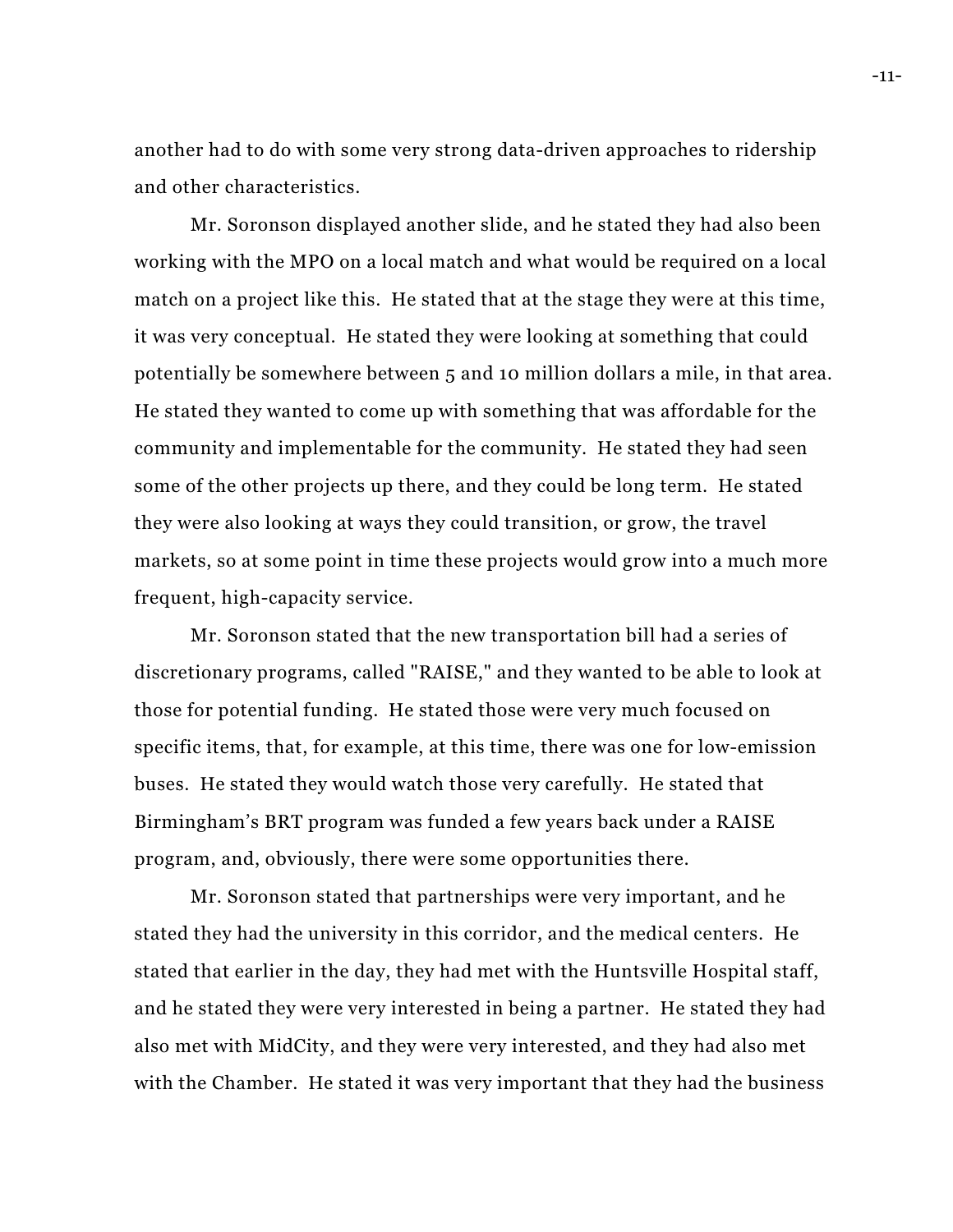community along with them as they moved forward.

Ms. Santiago again appeared before the MPO, and she stated that in continuing the discussion on what it would take, it would really be a federal funding process. She stated they could see on the right on the display that it said "3,000," and this was "Average Weekday Boardings." She stated that was kind of a benchmark to get into an expedited funding process under the Small Starts program. She stated that looking at the 2019 data, they were about half that. She stated the next step would definitely be looking at 2021 numbers. She stated that, obviously, 2020, pandemic numbers, would not be reflective of true transit ridership. She stated that was going to be an important next step.

Ms. Santiago stated that the Route 4 improvements, which were identified in the 2019 plan, would be critical to demonstrating that the region was committed to improving transit, but the systemwide improvements would also support the corridor advancement because if one corridor was at 15 minutes and one needed to transfer to a system that was at 60 minutes, one would lose the benefit of the convenience of the 15-minute corridor. She stated that systemwide improvements were an important step in building that ridership, to make it competitive as well. She stated there was going to be a study, starting in the next month, that would be looking at the steps for the system and how to optimize it and increase frequency along some routes. She stated that the goal would be to make routes that interacted with the U.S. 72 corridor so that ridership could be a little bit more competitive for the CIG process.

Ms. Santiago stated that some other steps, or efforts, that could be taken to improve ridership were, again, related to things beyond the transit system itself. She stated that on the slide that was displayed, the top picture was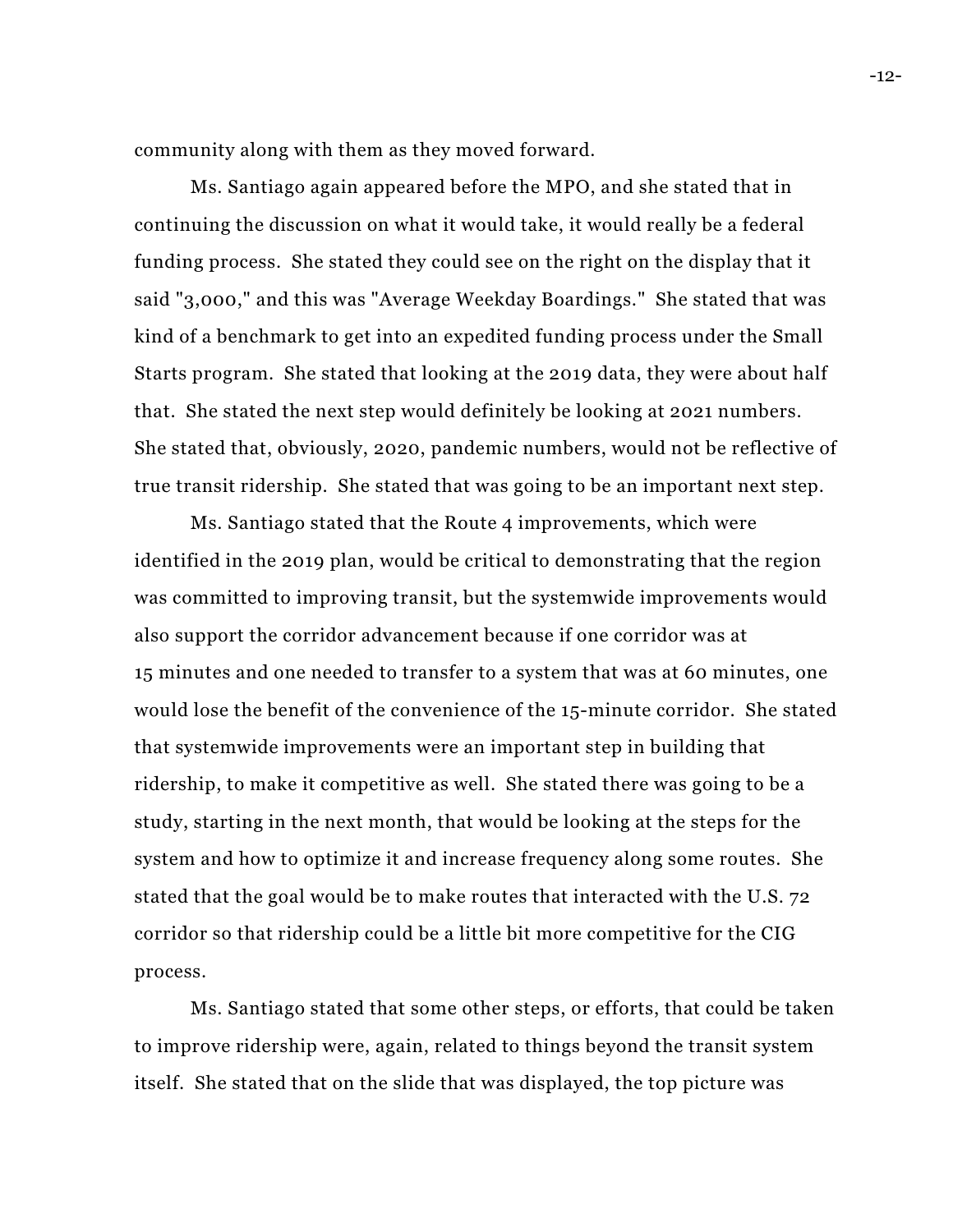University Drive, looking west, and there was the MidCity District to the south. She stated that was a hostile pedestrian environment, that there were very wide lanes to cross. She stated that the bottom picture was Wynn Drive, looking south, that University Drive was behind them in that picture. She stated that there was a "Share the Road" sign. She stated she was a competent cyclist, and she would not want to bike on that road. She stated that making facilities and other mobility options an option was an important part for the city and the region to start working toward, for not only the U.S. 72/University corridor but transit success in general. She stated there needed to be a comprehensive mobility network, and that needed to be explored comprehensively by the city, as well as by new development that came in. She stated that new developers were a great opportunity to help improve infrastructure along different corridors, provide sidewalks, provide multi-use paths, et cetera.

Ms. Santiago stated that for FTA funding, a public engagement process was required. She stated that, of course, they also wanted to make sure it was a system the community wanted to use, so they would certainly engage the public in that. She stated that as Mr. Soronson had mentioned, they had had some stakeholder engagement as part of this process, largely with the business community, and some of the medical centers. She stated they would really like to engage the universities. She stated that, obviously, the public would be the critical next step.

Ms. Santiago stated that the next slide showed a couple of the configuration options. She stated she thought people sometimes thought "BRT" and automatically assumed the bottom right, "Center Running." She stated that that was all-out, a bells and whistles sort of system. She stated there were other options as well that could be a little bit more easily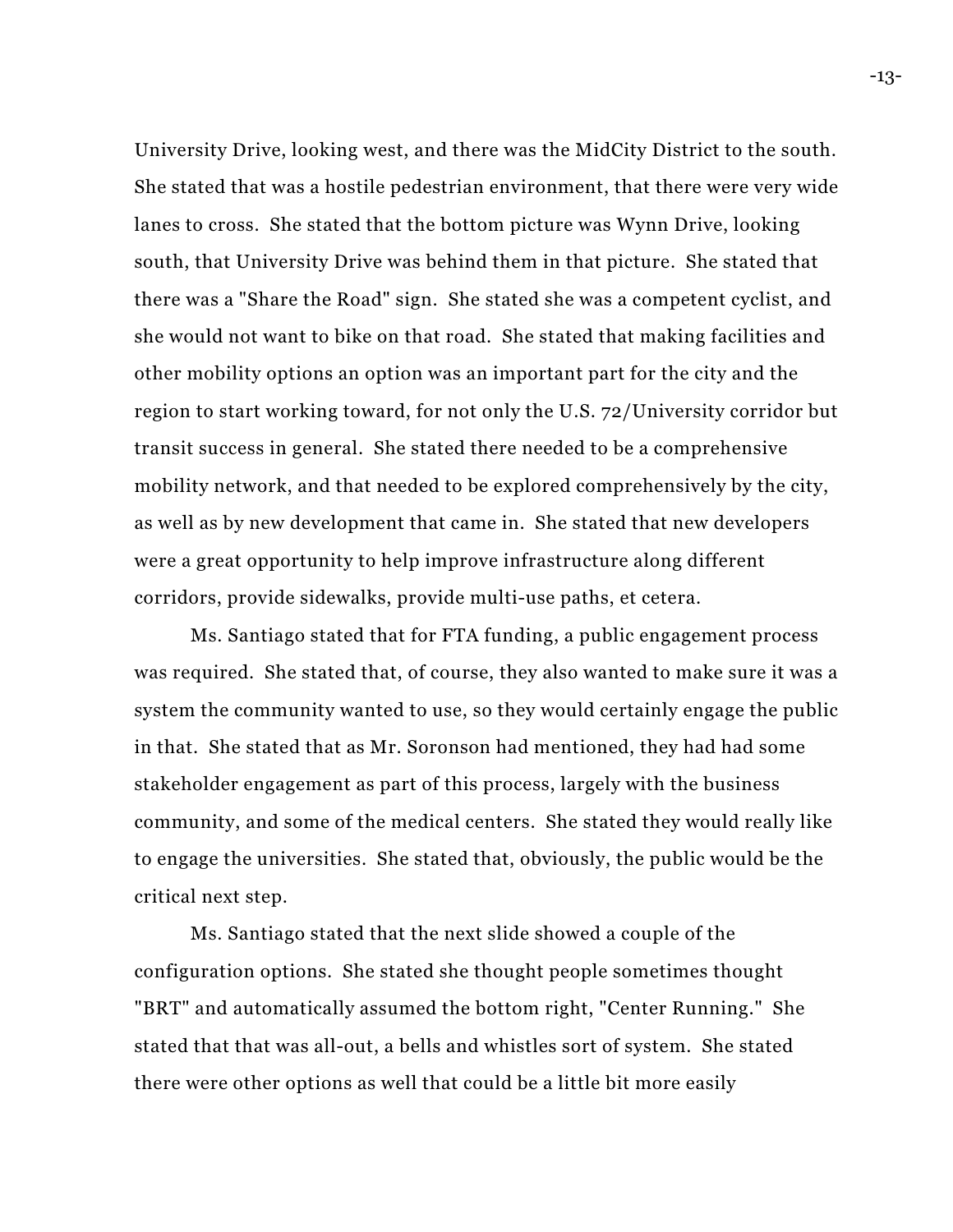implemented. She stated that if they looked at the bottom left, that was a Side Running Mixed Flow, that it did not take any lanes. She stated that, ideally, there would be some technology improvements that would go with that, with signals, what was called "transit signal priority," that the bus would signal to the signal that a bus was approaching, and it would extend the green light so that the bus could get through, or there were queue jumps, where the bus could kind of go around traffic before the rest of the traffic would begin flowing, so some special treatments but without necessarily taking a lane.

Ms. Santiago stated that on the top left of the display, there was "Dedicated Lane," and they could see that it was also a right-turn lane, so it did have some mix with traffic. She stated that also, of course, they could do a combination of these, where it would be stretches of dedicated, where available, and mixed where it would maybe be a little more constrained, or fewer lanes available.

Ms. Santiago stated that on the right of the display was "Dedicated Lane." She stated that if it was going to be Center Running, it, of course, had to be a dedicated transit lane because they would have to put the stations in the middle of the roadway. She stated that the top right on the display was a split station, and the bottom right was a shared station. She stated that the bottom right would require special vehicles, with left-door boarding. She stated that was definitely a consideration, because it was a special vehicle. She stated there were some benefits of that, as far as travel time and flow.

Ms. Santiago stated that these were some of the configurations that would need to be explored in much greater detail in the next phase. She stated she had just wanted to give them a high-level overview of what they would be exploring and what would be considered in the Next Steps.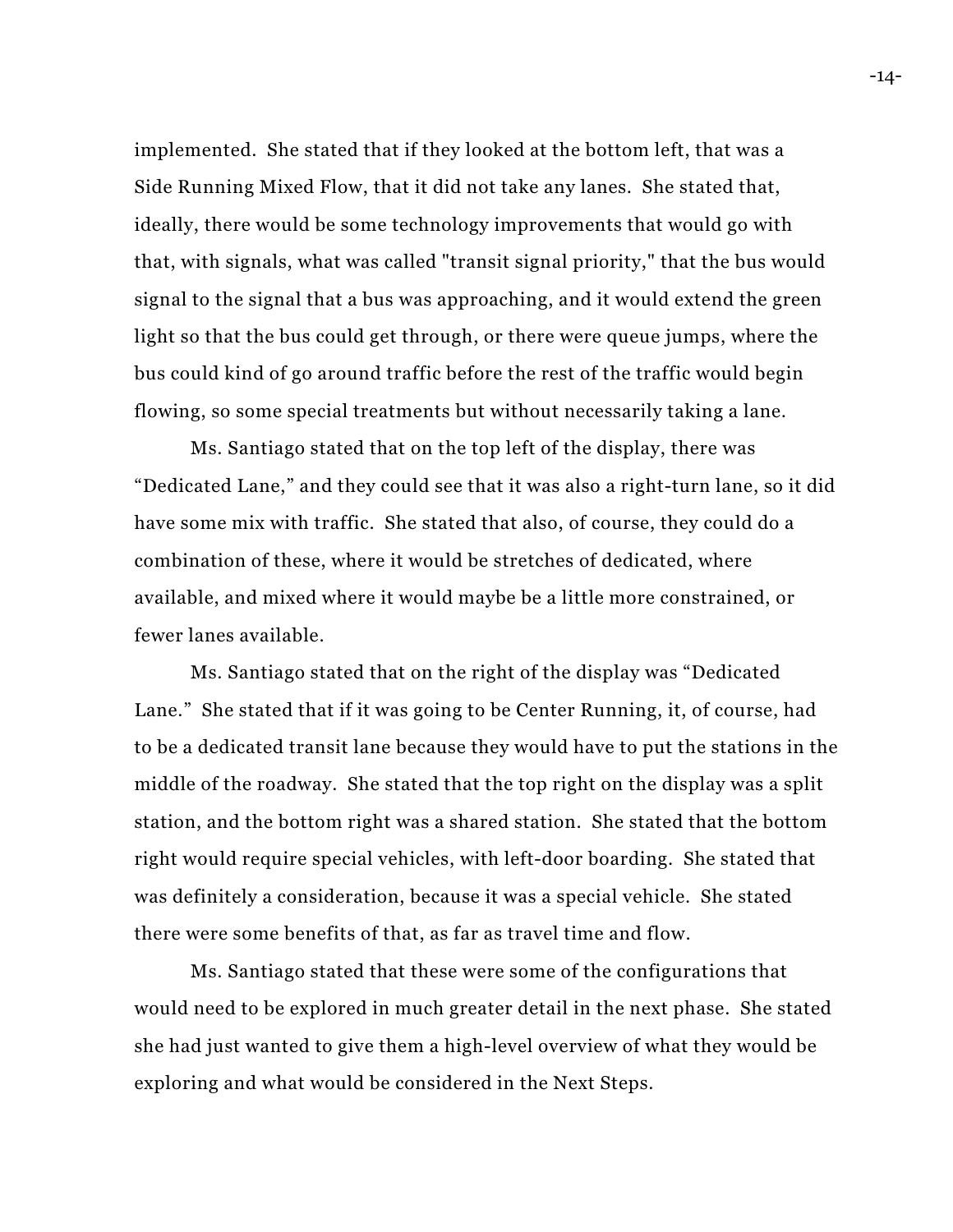Ms. Santiago displayed another slide, and she stated that, additionally, an operating plan would need to be refined. She stated this was a high-level exercise, looking at some of the criteria, again with FTA funding. She stated it would have to be 15 minutes or faster, and that was kind of what they had looked at. She stated that at 15-minute service, they were looking at a ballpark of \$2 million in operating expenses, and an additional four vehicles to run that service; and increasing to 10-minute frequency would be about \$3.1 million, and an additional six vehicles to operate that service. She stated that high-level would need to be further refined, and, also, capital costs would need to be explored as a next step.

Ms. Santiago asked if there were any questions.

Chairman Strong asked if any of the board members or staff had any questions for Mr. Soronson or Ms. Santiago.

Ms. Akridge asked what the ultimate goal was, if they were trying to get rid of cars on the road, trying to put more people into employment places, or just what was the initial goal.

Mr. Soronson stated that the initial goal on this was really to provide improved mobility and travel options. He stated they were not going to take cars off the road, per se, but they were going to provide travel options and additional capacity in that corridor. He stated there was a lot going on in that corridor, between some of the special venues that were either under construction or there at this time. He stated there were options for people to use transit to get to some of those special events. He stated that was mostly what they were looking at. He stated that the hospital, for example, employed about 10,000 people, and they had a serious parking problem and a serious labor shortage problem. He stated that through improved transit, they could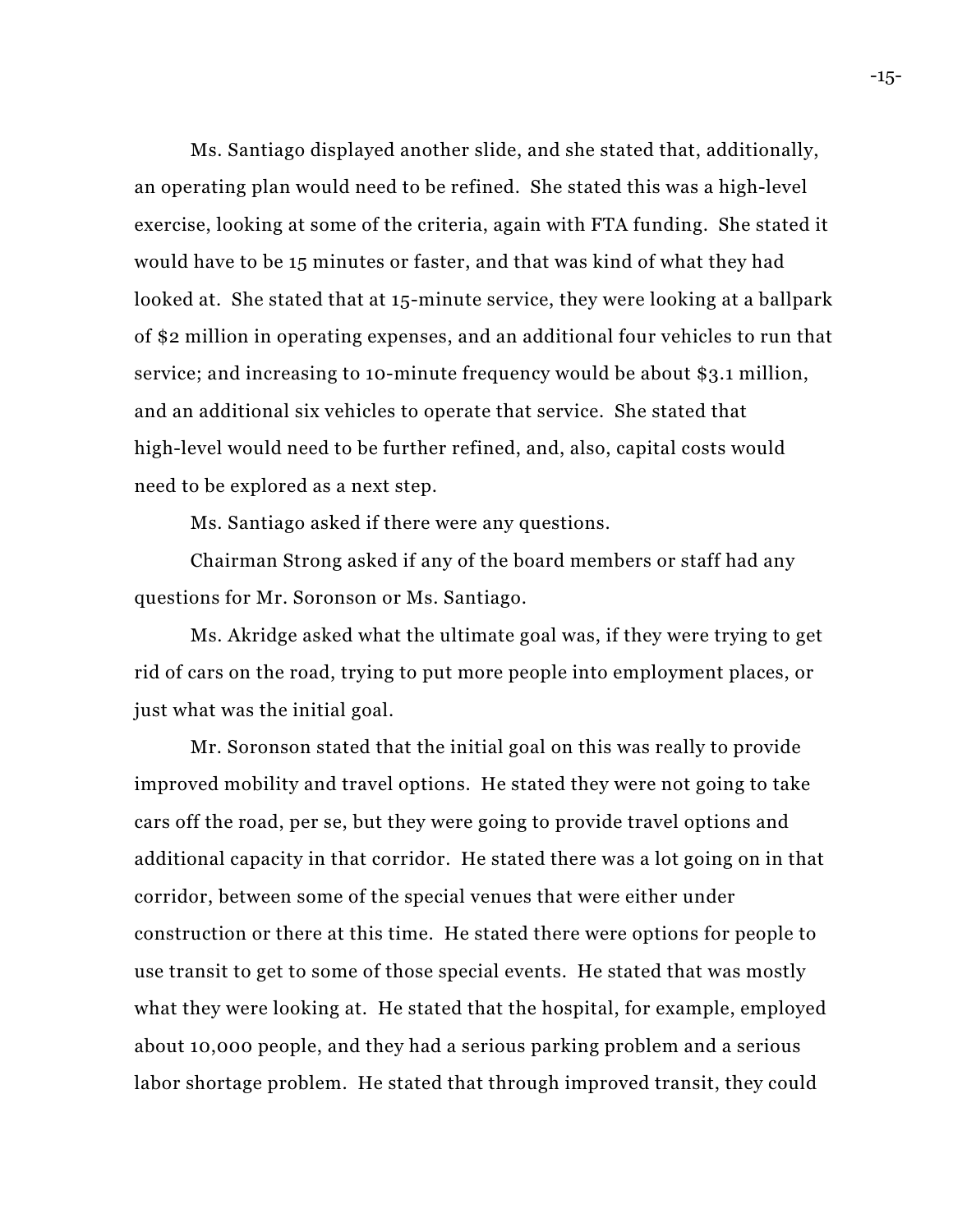provide better mobility options for folks that either chose not to have a car or did not have a car or had some sort of mobility disadvantage. He stated that in that way, they could get to work.

Ms. Akridge stated that was great. She stated she knew this coincided with some of the goals for not only the residential units at MidCity but also the nearby apartments that were being built as well.

Ms. Akridge stated that if they looked ahead and they got money, and they were about to pick a configuration, she had two questions in that regard. She stated there was a system where the cars could now start talking to each other, to reduce accidents, as well as the light recommendations, and she asked if that would make it easier to own a car, or if it would undo the need for transit.

Mr. Soronson stated that what they were seeing in a lot of communities was that communities were planning for that, and they were asking them questions about how they would feature-proof some of these corridors. He stated that, however, they were not going to see that for a while. He stated there was certainly a lot of controversy on autonomous vehicles, if they were safe and how fast they were going to merge. He stated this technology was emerging mostly from the automobile companies.

Mr. Soronson stated his answer to that would be that that was in the future. He stated that concerning the side-running operation they had seen, that really did not change the configuration of the street, that what it did was allow, a year or two down the road, for the buses to be able to move faster and more efficiently, and to have a much higher standard of reliability.

Ms. Akridge stated she wanted to review another matter. She stated she understood the goal was to get to 3,000 boardings a week, but they were at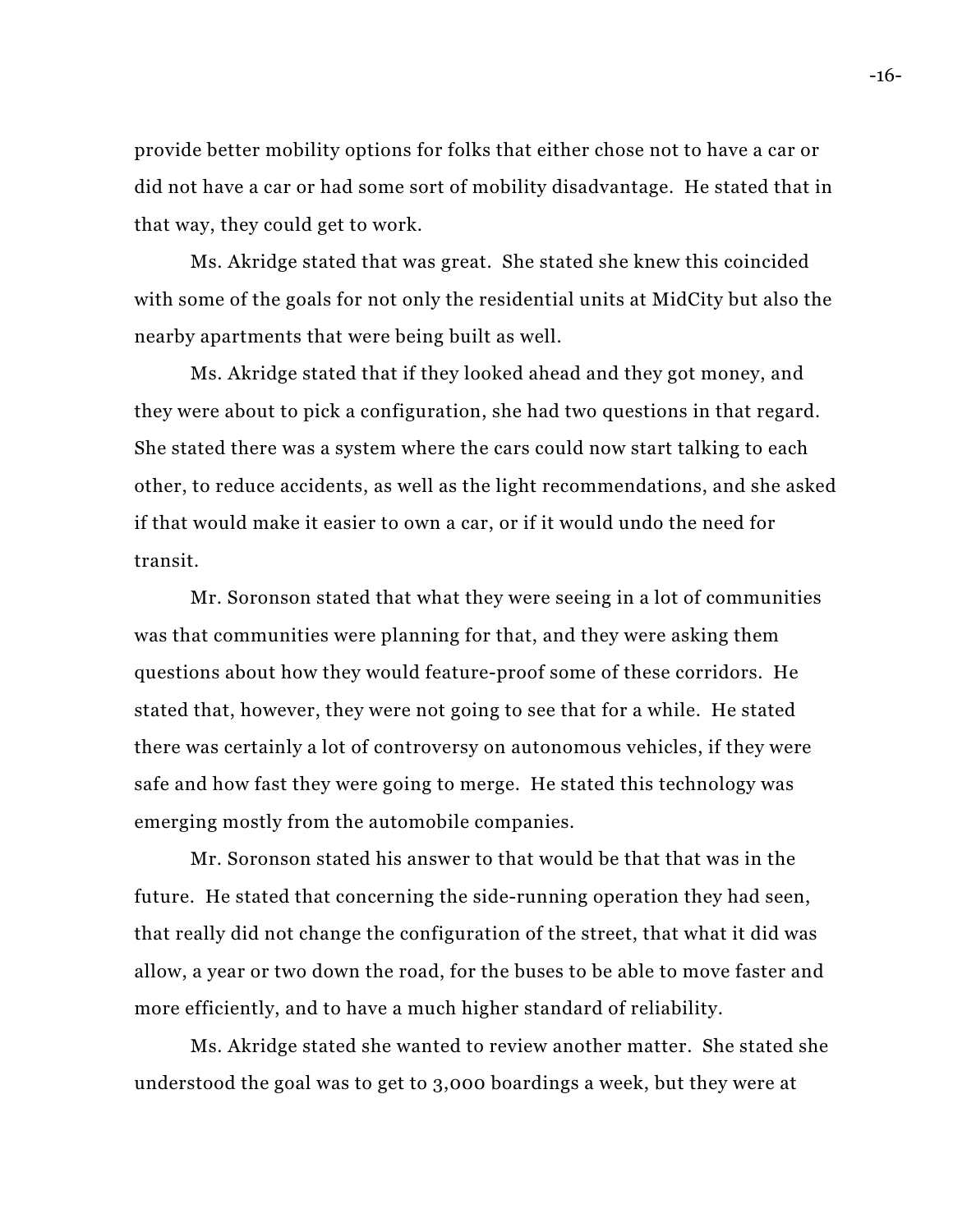half that. She asked if they could review the recommendations as to how to increase that boarding rate.

Ms. Santiago stated that a lot of those recommendations would be further refined. She stated that was a little bit beyond the scope of their project. She stated that the City of Huntsville was doing a transit study for their system, an optimization study, essentially, and their goal was to coordinate with the City, in their next phase, and have them understand their purpose and what they had found, and make their recommendations align and support the advancement of that through increased ridership, or increased frequency on Route 4, as well as some of those interacting routes that also operated in or near the corridor, because of the way the FTA counting stopped within the proximity of the corridor for counting ridership.

Ms. Santiago stated there was a whole methodology behind it, but making sure the next study that would be conducted understood their objectives and how the recommendations could be guided. She stated they did not want to make them draw conclusions without anything, that they would have to do their due diligence as well, but any recommendations that could support this project would be highly encouraged.

Ms. Akridge stated that if they needed to, perhaps all of them on the dais could get on a bus to go to the first concert at the Orion, modeling that behavior. She stated she would love to use public transit to go out there and come home at night. She stated she liked driving, but she did not like driving on some of the streets, and, yet, she was not too old to want to go out at night. She stated that getting on that corridor, University Drive, whether it would be to go to one of the fancy or plain vanilla grocery stores or the Orion, or any of the number of things that were out there, would be great.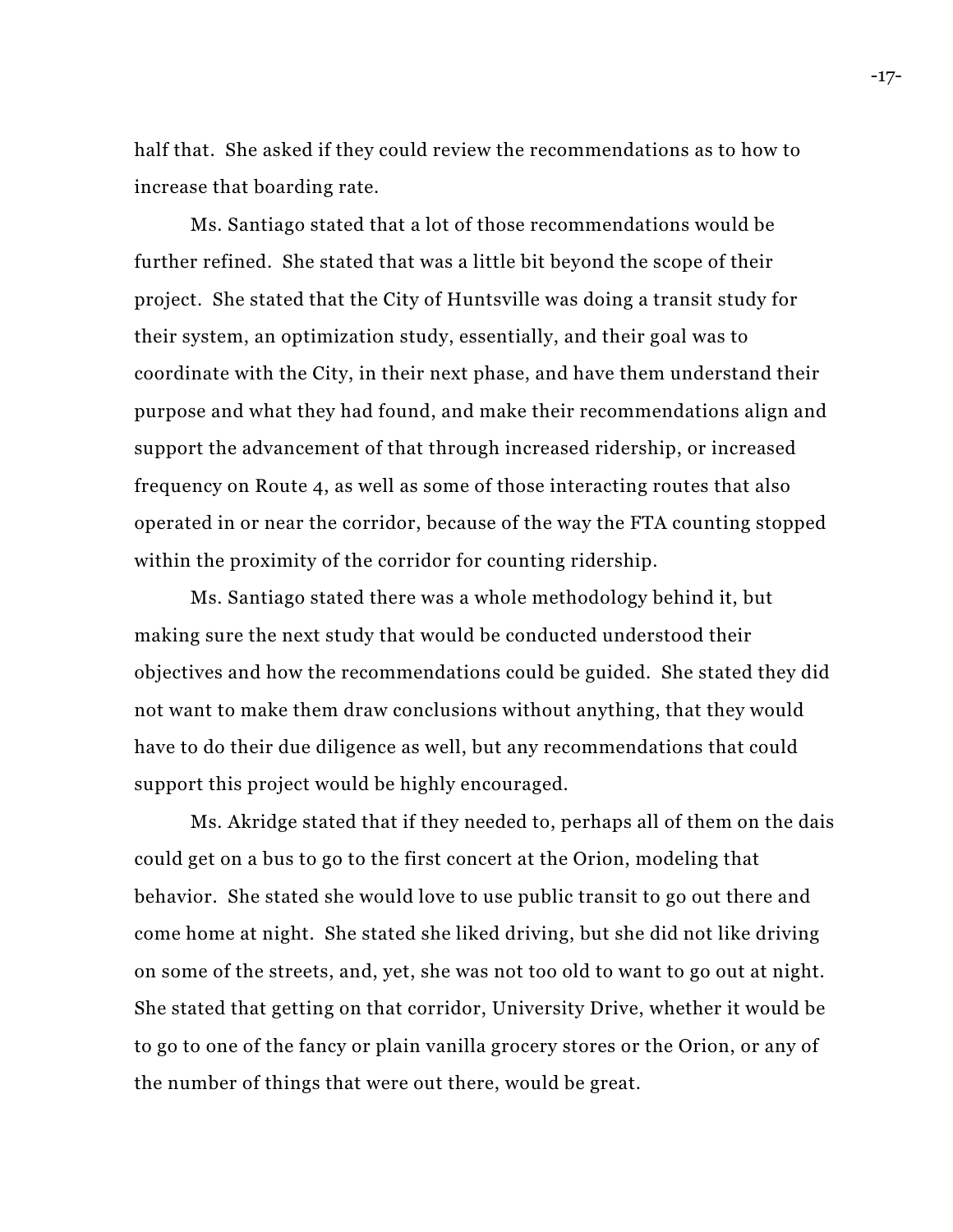Ms. Santiago stated she would like to add one thing concerning Ms. Akridge's previous question. She stated that as vehicles became more autonomous and efficient in their operations on the roadway, that still, with the growth they were seeing and the density, the city would be attracting new businesses and new individuals. She continued that many of these would be coming from cities with transit systems, so they would be used to it, and a major factor for younger workers who were moving to new locations was if they could still get around without a car, or if they could be less reliant on a car, that they would not have to drive every day, just maybe to the grocery store, but they would like to commute to work via transit.

Ms. Akridge stated it would be to have more choice. She stated it was ironic that she was on this dais talking to Ms. Santiago about this because the first time she had addressed City Council was just after Sarah Chapman was killed. She stated that Ms. Chapman was a cyclist, and this was near UAH.

Ms. Akridge stated she had stood at a podium and said it was time to start defining "quality of life" in the city, far more than the fact that they had low property taxes, noting that was always the top thing they mentioned.

Ms. Akridge stated that when she went other places, she took the time to use public transit because she felt more at peace doing that.

Ms. Akridge thanked Mr. Soronson and Ms. Santiago for assisting the staff in getting this Study done and chasing after the money.

Chairman Strong asked if there were any further questions from board members.

Chairman Strong thanked Mr. Soronson and Ms. Santiago for the presentation.

Chairman Strong stated he had failed to mention at the beginning of the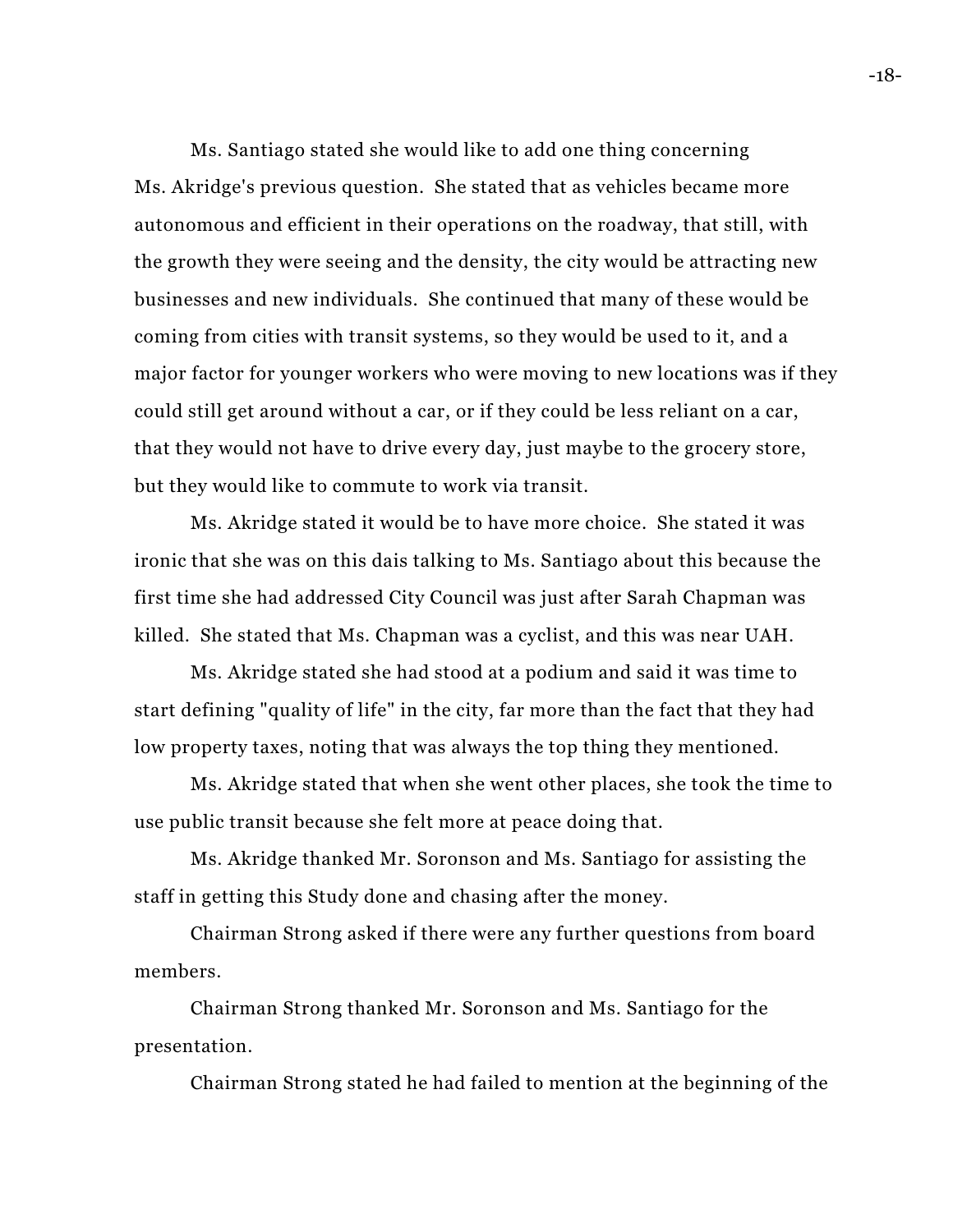meeting the MPO members who were in attendance. He stated that Trey Riley was the proxy vote for Mayor Battle, and Mayor Finley, Mr. Vincent, Ms. Akridge, and Chairman Strong were present.

Chairman Strong stated the next item on the agenda was FY 2020-2023 TIP amendments, that Resolution No. 01-22 adopted and supported the Highway Safety Improvement Program Performance Measurement (PM1) Targets, as approved by ALDOT.

Chairman Strong recognized Ms. Lowe.

(Ms. Lowe made a PowerPoint presentation.)

Ms. Lowe stated that Resolution No. 01-22 was the PM1, Safety Performance Measures. She stated they were supposed to have adopted this by February 28, 2022, so they were a little bit behind. She stated they were adopting the ALDOT standards to the Safety Measures. She stated these were normally adopted annually, as opposed to some of the other Performance Measures which were two-year and four-year cycles.

Mayor Finley read and introduced a resolution adopting and supporting the Statewide Safety Performance Measurement (PM1) Targets, as approved by ALDOT, as follows:

### (RESOLUTION NO. 01-22)

Mayor Finley moved for approval of the foregoing resolution, which motion was duly seconded by Mr. Riley and was unanimously adopted by the MPO members present.

Chairman Strong stated the next item on the agenda was an FY 2020-2023 TIP amendment, that Resolution No. 02-22 adopted and supported the deletion of various transit projects, as approved by ALDOT, in the FY 2020-2023 TIP.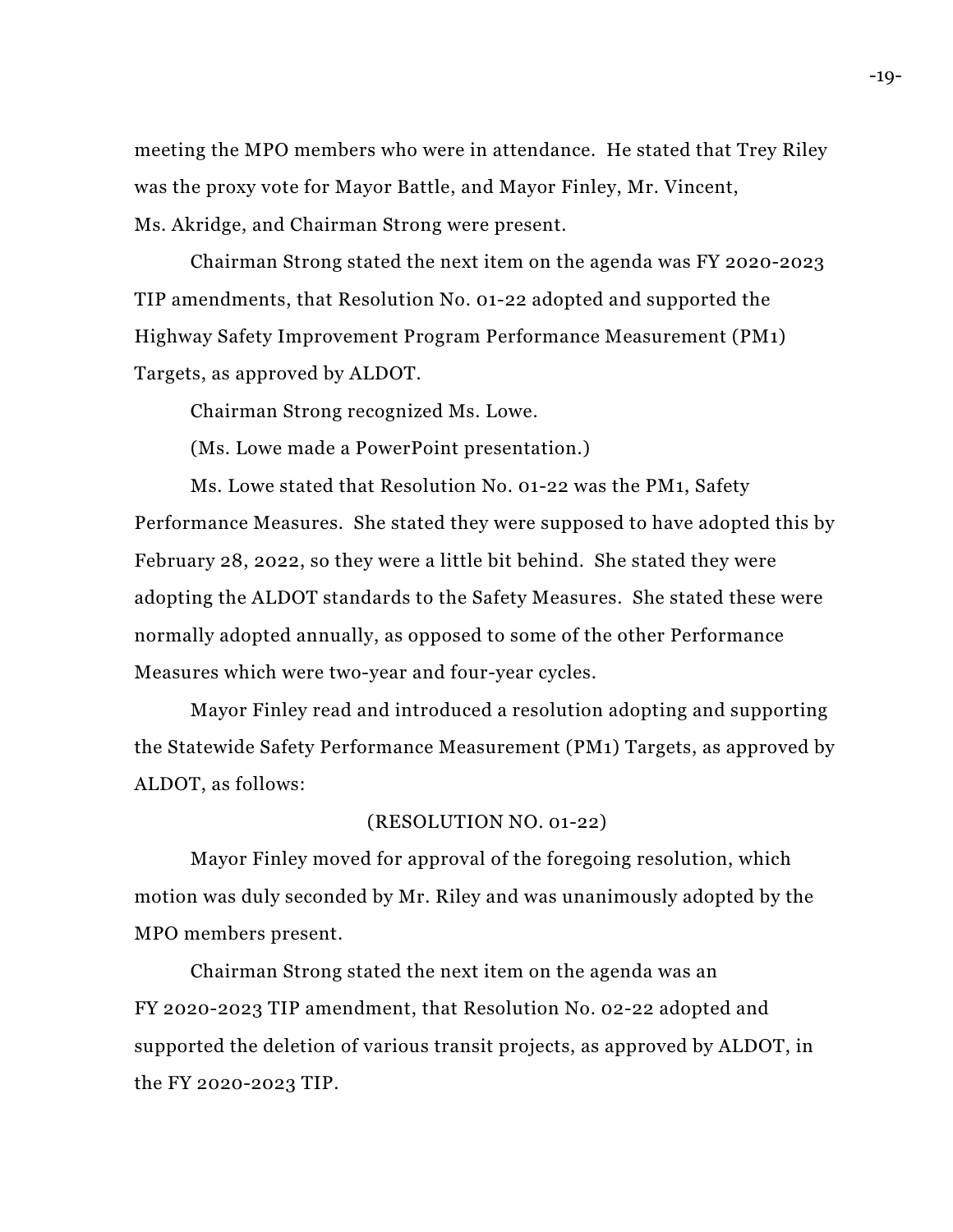Chairman Strong recognized Ms. Lowe.

(Ms. Lowe made a PowerPoint presentation.)

Ms. Lowe stated that this was basically a cleanup of ALDOT's system, that it would not affect the MPO funding.

Mr. Riley read and introduced a resolution amending the Transit section of the Adopted FY 2020-2023 TIP, to delete several transit projects, as follows:

## (RESOLUTION NO. 02-22)

Mr. Riley moved for approval of the foregoing resolution, which motion was duly seconded by Mayor Finley and was unanimously adopted by the MPO members present.

Chairman Strong stated the next item on the agenda was an FY 2020-2023 TIP amendment. He stated that Resolution No. 03-22 adopted and supported the addition of various transit projects, as approved by ALDOT, in the FY 2020-2023 TIP.

Chairman Strong recognized Ms. Lowe.

(Ms. Lowe made a PowerPoint presentation.)

Ms. Lowe stated that Resolution No. 03-22 was adopting various transit projects for Section 5310. She stated she had spoken with Executive Director Susan Klingel, and there was a need, as the demand increased, for more vans. She stated that the Arc of Madison County was asking for 24 vans from the State, and these projects reflected some of that.

Mayor Finley read and introduced a resolution amending the Transit section of the Adopted FY 2020-2023 TIP to add several transit projects, as follows:

# (RESOLUTION NO. 03-22)

Mayor Finley moved for approval of the foregoing resolution, which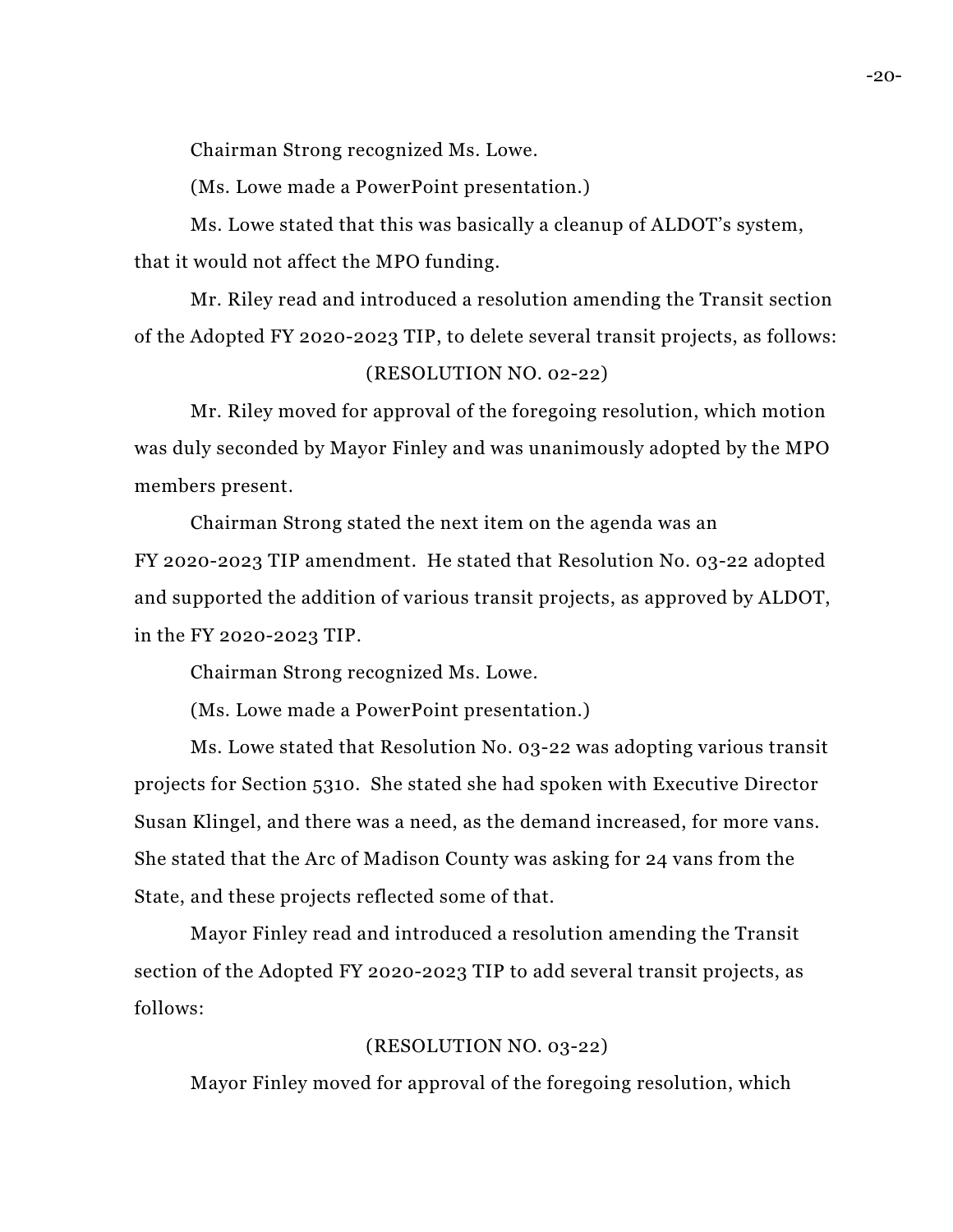motion was duly seconded by Mr. Riley and was unanimously adopted by the MPO members present.

Chairman Strong stated the next item on the agenda was an FY 2020-2023 TIP amendment. He stated that Resolution No. 04-22 changed the National Highway System/Interstate Maintenance/Bridge Projects section of the FY 2020-2023 TIP on project #100068983.

Chairman Strong recognized Ms. Lowe.

(Ms. Lowe made a PowerPoint presentation.)

Ms. Lowe stated this was the resurfacing of I-565. She stated this was an increase in the cost because of the striping, the tape cost that helped the striping. She stated this did not reflect any MPO funds that were used, that this was all Interstate Maintenance funds. She stated that the project cost came in at \$6.1 million.

Mr. Vincent read and introduced a resolution amending the National Highway System/Interstate Maintenance/Bridge Projects section in the Adopted FY 2020-2023 TIP to make funding changes to Project #100068983, "RESURFACING AND TRAFFIC STRIPING ON I-565 FROM .26 MILE EAST OF THE TRIANA BOULEVARD OVERPASS (MP 18.332) TO .45 MILE EAST OF THE SR-2 (US-72) OVERPASS (MP 22.305)," as follows:

## (RESOLUTION NO. 04-22)

Mr. Vincent moved for approval of the foregoing resolution, which motion was duly seconded by Mayor Finley and was unanimously adopted by the MPO members present.

Chairman Strong stated the next item on the agenda was an FY 2020-2023 TIP amendment. He stated that Resolution No. 05-22 changed the National Highway System/Interstate Maintenance/Bridge Projects section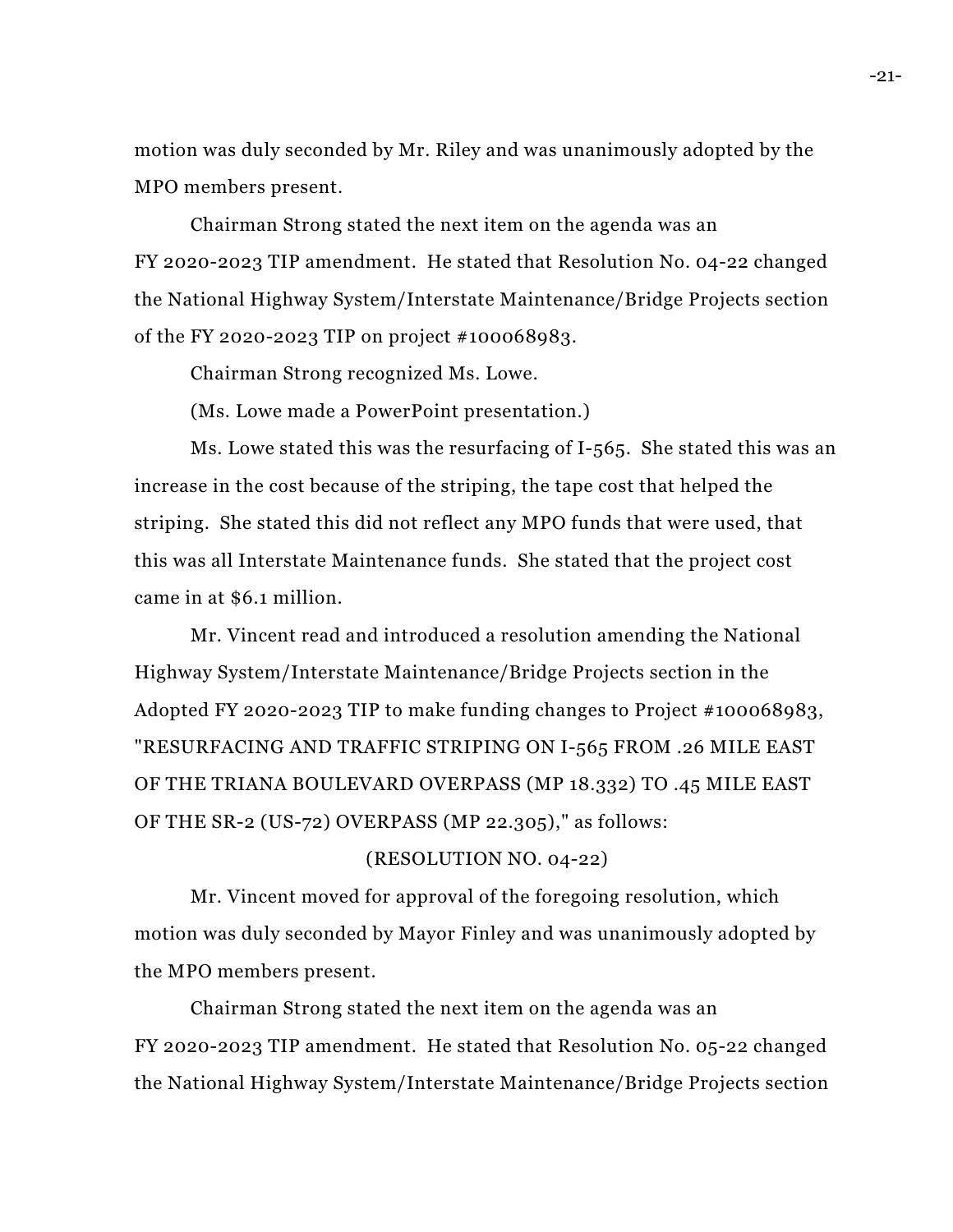of the FY 2020-2023 TIP to delete Project #100073527.

Chairman Strong recognized Ms. Lowe.

(Ms. Lowe made a PowerPoint presentation.)

Ms. Lowe stated that this was the deletion of a railroad project, and she stated that no local funds were used on this particular project. She stated that ALDOT was cleaning up its TIP system.

Mayor Finley read and introduced a resolution amending the National Highway System/Interstate Maintenance/Bridge Projects section of the FY 2020-2023 TIP to delete Project #100073527, "RAILROAD CROSSING IMPROVEMENTS (SIGNALS WITH BELLS, GATES, SIGNS, MARKINGS AND LEGENDS, AND PRE-EMPTIVE SIGNAL COORDINATION) ON CR-69 (SALTY BOTTOM ROAD) AT NORFOLK SOUTHERN RAILROAD, REF 1426 (XVIII-R) NORFOLK SOUTHERN (DOT#731779B) IN GURLEY," as follows:

## (RESOLUTION NO. 05-22)

Mayor Finley moved for approval of the foregoing resolution, which motion was duly seconded by Mr. Riley.

Chairman Strong asked if there was any discussion.

Chairman Strong recognized Ms. Akridge.

Ms. Akridge stated she would like to understand why they were eliminating a railroad crossing project.

Chairman Strong stated there could potentially be some changes in the corridor in that area, and this could be taken out of that project. He stated that based on the County Engineer, at this time this project was pulled out.

Ms. Akridge stated she was aware of the potential of a, quote, project, but she asked why they would not need this.

Chairman Strong stated if it would not be there 12 months from this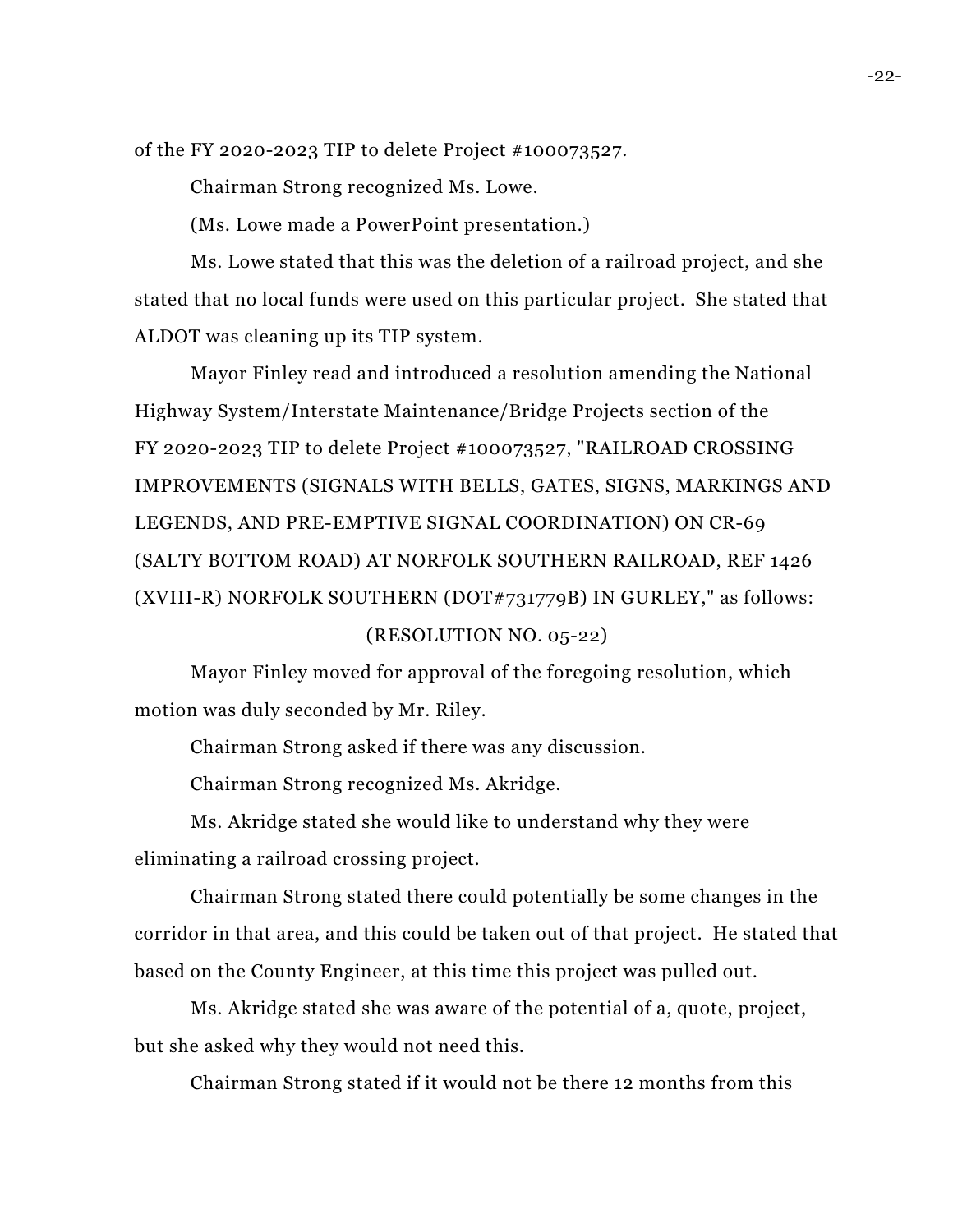date, it would be a waste of hundreds of thousands of dollars.

Ms. Akridge stated she was not fully understanding why they were eliminating a project when they did not know if the industrial project that was proposed out there was a real thing or not.

Chairman Strong stated that Madison County felt this was the best way, and their County Engineer concurred.

Chairman Strong asked if there was any further discussion.

Chairman Strong called for the vote on Resolution No. 05-22, and the following vote occurred:

| AYES: | Vincent, Finley, Riley, Strong |
|-------|--------------------------------|
| NAYS: | Akridge                        |
|       | ABSENT: Caudle, Craig          |

Chairman Strong stated that the motion had carried.

Chairman Strong stated the next item on the agenda was an FY 2020-2023 TIP amendment. He stated that Resolution No. 06-22 adopted and supported new Project #100074623 PE Phase, as approved by ALDOT, in the FY 2020-2023 TIP.

Chairman Strong recognized Ms. Lowe.

(Ms. Lowe made a PowerPoint presentation.)

Ms. Lowe stated that this resolution, Resolution No. 06-22, and Resolution No. 07-22 were a part of the same resurfacing project for the City of Madison. She stated this was the PE Phase. She stated these were projects that were using State Anywhere funding, and that the local match was provided by the City of Madison. She stated this was a resurfacing project along Madison Boulevard.

Mayor Finley read and introduced a resolution amending the National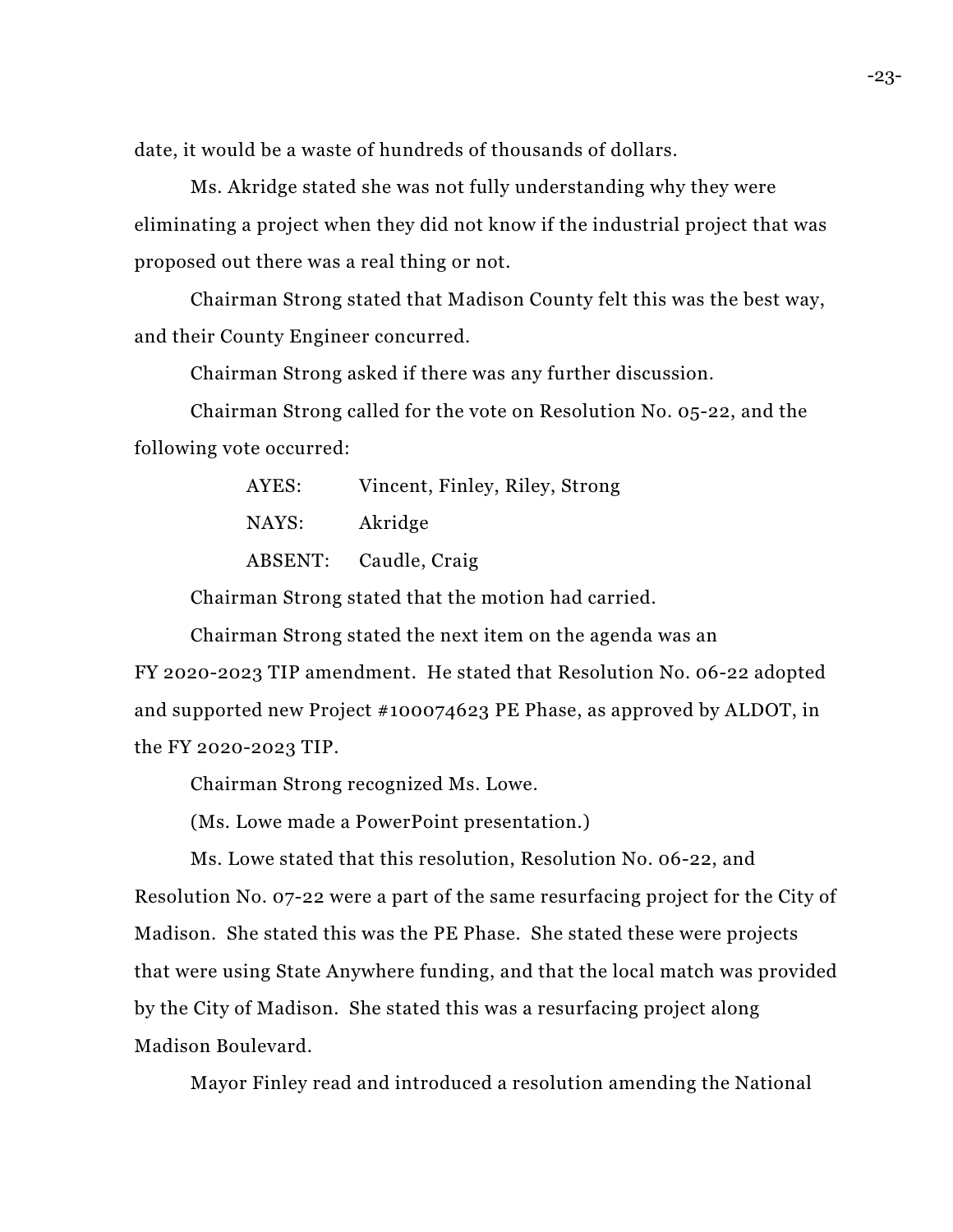Highway System/Interstate Maintenance/Bridge Projects section in the Adopted FY 2020-2023 TIP, to add new project #100074623, "RESURFACING AND TRAFFIC STRIPE ON MADISON BOULEVARD FROM COUNTY LINE ROAD TO PRODUCTION AVENUE AND FROM WESTCHESTER AVENUE TO WALL TRIANA HIGHWAY SOUTHWEST," as follows:

## (RESOLUTION NO. 06-22)

Mayor Finley moved for approval of the foregoing resolution, which motion was duly seconded by Mr. Vincent and was unanimously adopted by the MPO members present.

Chairman Strong stated the next item on the agenda was an FY 2020-2023 TIP amendment. He stated that Resolution No. 07-22 adopted and supported new project #100074624 CN Phase, as approved by ALDOT, in the FY 2020-2023 TIP.

Chairman Strong recognized Ms. Lowe.

(Ms. Lowe made a PowerPoint presentation.)

Ms. Lowe stated this was the construction phase to the previous project, and it was also using State Anywhere funds. She stated it was along Madison Boulevard from Production Avenue and from Westchester Avenue to Wall Triana Highway.

Mayor Finley read and introduced a resolution amending the National Highway System/Interstate Maintenance/Bridge Projects section in the Adopted FY 2020-2023 TIP, to add new project #100074624, "RESURFACING AND TRAFFIC STRIPE ON MADISON BOULEVARD FROM COUNTY LINE ROAD TO PRODUCTION AVENUE AND FROM WESTCHESTER AVENUE TO WALL TRIANA HIGHWAY SOUTHWEST," as follows:

(RESOLUTION NO. 07-22)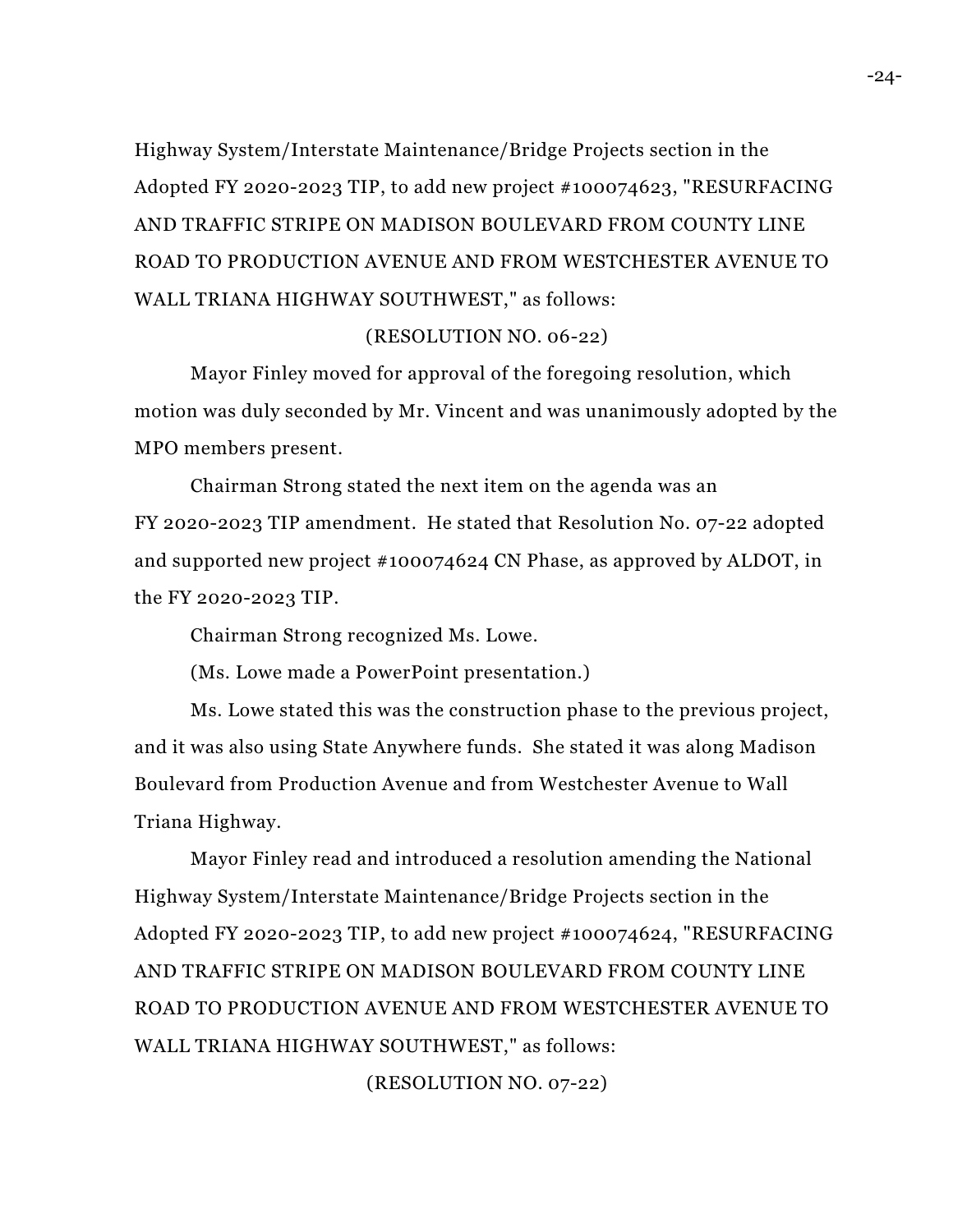Mayor Finley moved for approval of the foregoing resolution, which motion was duly seconded by Mr. Riley and was unanimously adopted by the MPO members present.

Chairman Strong stated the next item on the agenda was an FY 2020-2023 TIP amendment. He stated that Resolution No. 08-22 adopted and supported new Project #100074625 PE Phase, as approved by ALDOT, in the FY 2020-2023 TIP.

Chairman Strong recognized Ms. Lowe.

(Ms. Lowe made a PowerPoint presentation.)

Ms. Lowe stated that this resolution, Resolution No. 08-22, and Resolution No. 09-22 were also a pair of resurfacing projects for the City of Madison. She stated this was the westernmost portion of that resurfacing, with the PE phase being on the screen at this time. She stated that State Anywhere funding was being used for this particular project.

Mayor Finley read and introduced a resolution amending the National Highway System/Interstate Maintenance/Bridge Projects section of the Adopted FY 2020-2023 TIP, to add new project #100074625, "RESURFACING AND TRAFFIC STRIPE ON MADISON BOULEVARD FROM WALL TRIANA HIGHWAY SOUTHWEST TO FLAGSTONE DRIVE," as follows:

### (RESOLUTION NO. 08-22)

Mayor Finley moved for approval of the foregoing resolution, which motion was duly seconded by Mr. Vincent and was unanimously adopted by the MPO members present.

Chairman Strong stated the next item on the agenda was an FY 2020-2023 TIP amendment. He stated that Resolution No. 09-22 adopted and supported new Project #100074626 CN phase, as approved by ALDOT, in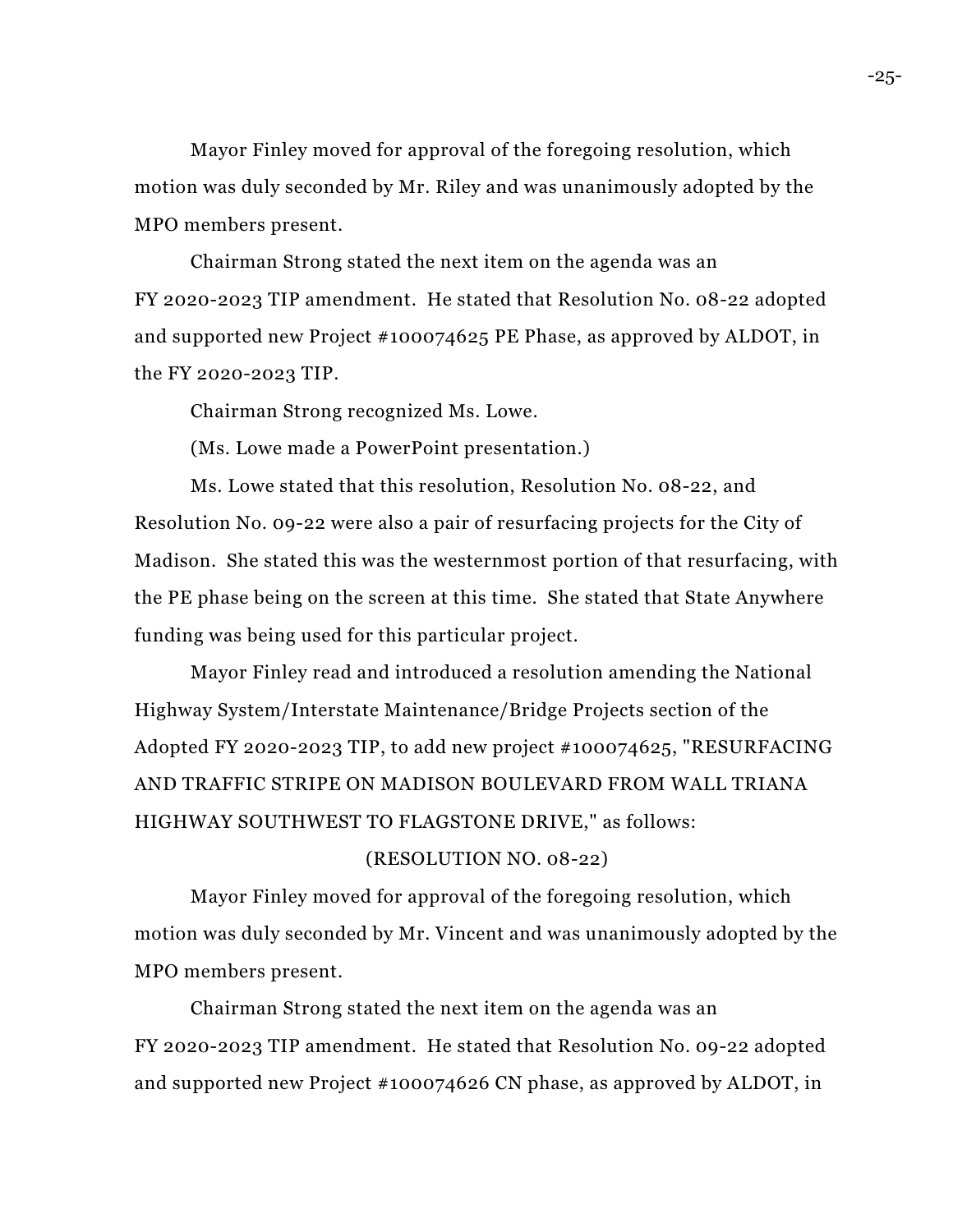the FY 2020-2023 TIP.

Chairman Strong recognized Ms. Lowe.

(Ms. Lowe made a PowerPoint presentation.)

Ms. Lowe stated this was the construction phase to the previous project, and it was the westernmost portion of the resurfacing project. She stated this was from Wall Triana Highway Southwest to Flagstone Drive. She stated this was using State Anywhere funds, that no MPO funds were being utilized.

Mayor Finley read and introduced a resolution amending the National Highway System/Interstate Maintenance/Bridge Projects section of the Adopted FY 2020-2023 TIP, to add new project #100074626, "RESURFACING AND TRAFFIC STRIPE ON MADISON BOULEVARD FROM WALL TRIANA HIGHWAY SOUTHWEST TO FLAGSTONE DRIVE," as follows:

#### (RESOLUTION NO. 09-22)

Mayor Finley moved for approval of the foregoing resolution, which motion was duly seconded by Mr. Riley and was unanimously adopted.

Chairman Strong stated the next item on the agenda was an amendment to the FINAL FY 2022 UPWP. He stated that Resolution No. 10-22 adopted and supported the addition of FY 2021 carryover funding to the FINAL FY 2022 UPWP.

Chairman Strong recognized Ms. Lowe.

(Ms. Lowe made a PowerPoint presentation.)

Ms. Lowe stated that the FY 2022 UPWP would be utilizing some of the FY 2021 UPWP funding. She stated they were carrying over approximately \$496,707. She stated that the MPO would utilize \$493,702 in the FY 2022 UPWP, leaving a total of \$3,005 for the FY 2023 budget, therefore making the FY 2022 new total \$947,222.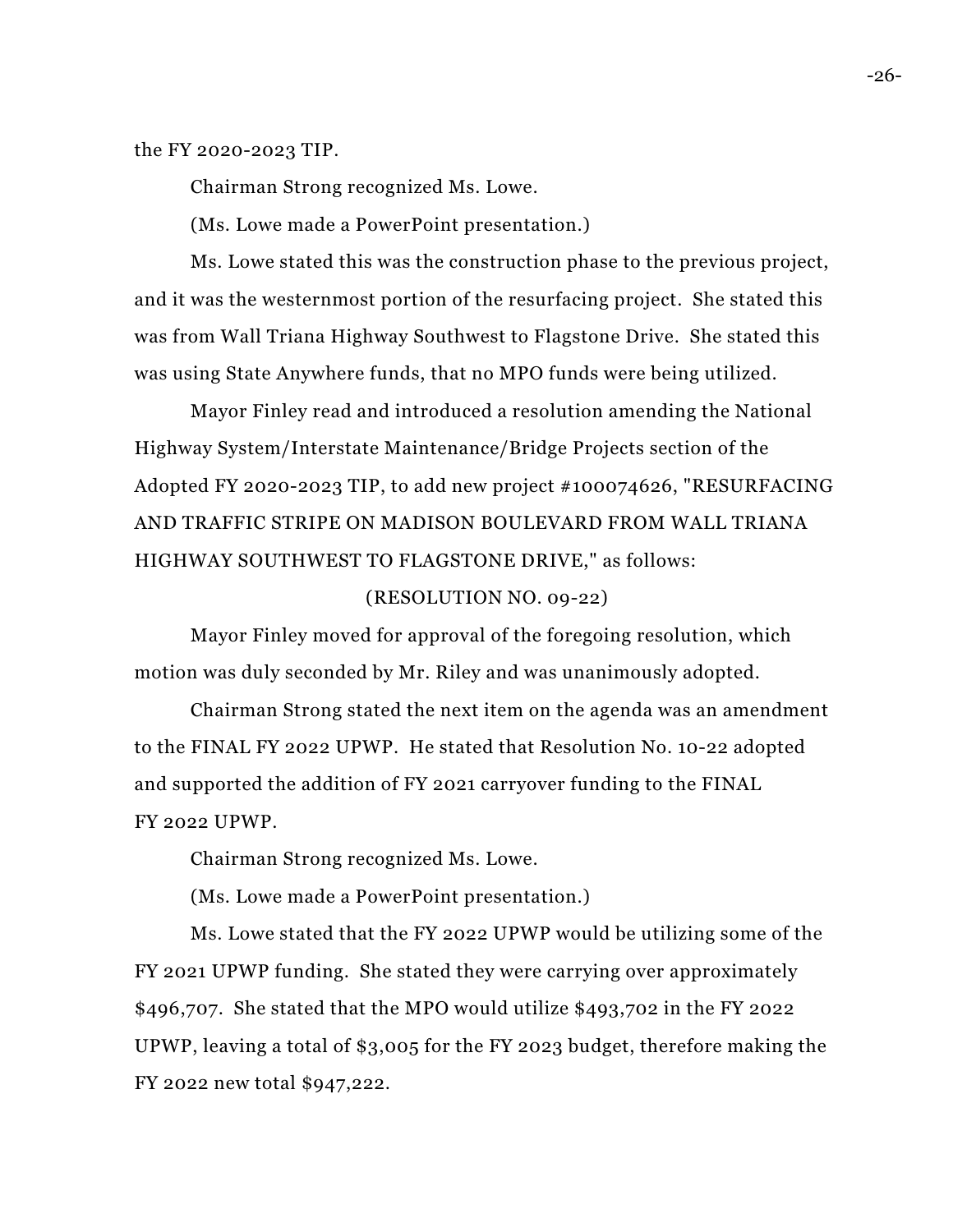Ms. Lowe stated they might ask what they would be utilizing these funds for, and she stated they were adding \$35,000 to the Transit Task, and they were adding \$190,000 to the already-mentioned HDR Comprehensive Regional Planning Transit Task, and they had also come up with a couple of new tasks, looking at the new bill from the Legislature on Electric Vehicle Infrastructure Development Planning, and also Corridor Studies, which the Old Big Cove Corridor Study would be looked at first.

Mr. Riley read and introduced a resolution to amend the FY 2022 UPWP and adopt carryover funds from Fiscal Year 2021, as follows:

### (RESOLUTION NO. 10-22)

Mr. Riley moved for approval of the foregoing resolution, which motion was duly seconded by Mayor Finley and was unanimously adopted by the MPO members present.

Chairman Strong stated the next item on the agenda was the adoption of Performance Measurement Management Agreement. He stated that Resolution No. 11-22 adopted and supported the Joint Agreement between the MPO, the Transit Agency, and the State of Alabama relative to Alabama Performance Management for Transportation Performance Data Sharing and Coordination.

Chairman Strong recognized Ms. Lowe.

(Ms. Lowe made a PowerPoint presentation.)

Ms. Lowe stated that as mentioned earlier, they had some Performance Measures. She stated that they actually had an agreement between the MPO, the State, and the Transit Agency that was adopted in June of 2018. She stated that did not include the Transit Performance Measures for the Public Transportation Agency Safety Plan, so they would update that plan and include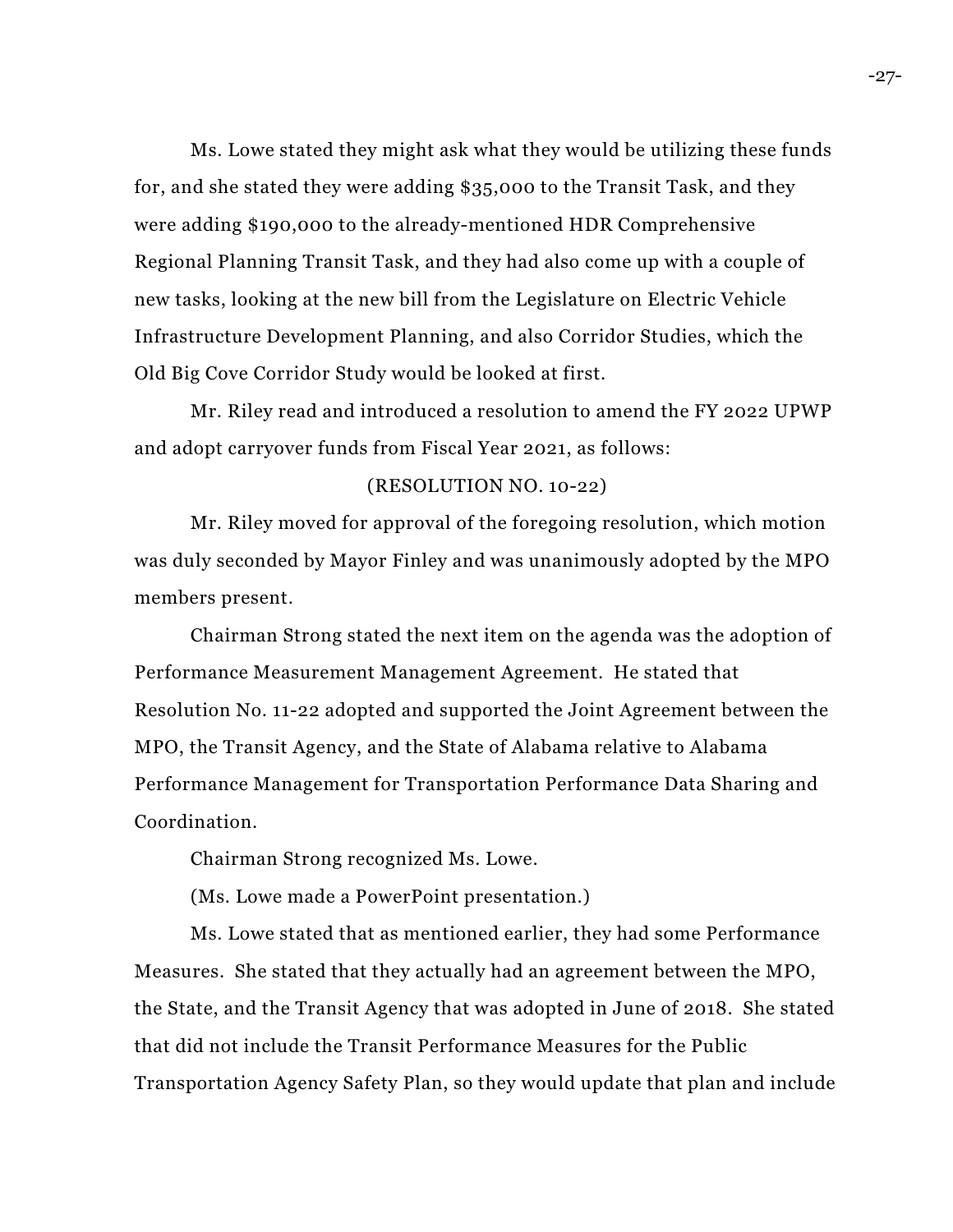it in the new agreement. She stated that some of the Measures were displayed on the screen.

Mayor Finley read and introduced a resolution adopting and supporting the Joint Agreement between the MPO, the Transit Agency, and the State of Alabama relative to Alabama Performance Management for Transportation Performance Data Sharing and Coordination, as follows:

### (RESOLUTION NO. 11-22)

Mayor Finley moved for approval of the foregoing resolution, which motion was duly seconded by Ms. Akridge and was unanimously adopted by the MPO members present.

Chairman Strong stated his agenda showed he was going from item 14 to item 16, and he did not know if that was an error or if he was looking at something wrong.

Chairman Strong stated they would go to item 16, and he asked that the record reflect there was not an item 15.

Chairman Strong stated that item No. 16 was FY 2020-2023 TIP Administrative Modifications.

Chairman Strong asked Ms. Lowe if he needed to read all of this into the record.

Ms. Lowe stated that these were non-action items, that, basically, these were things that happened between the last MPO meeting and this MPO meeting, and they were mostly level-of-effort projects. She stated they were State projects that utilized State federal aid. She stated they had a couple of safety issues they were working out, so these had to be in their TIP, and they wanted to make sure they informed the board of these particular projects.

Chairman Strong asked that the record reflect that items a) through f)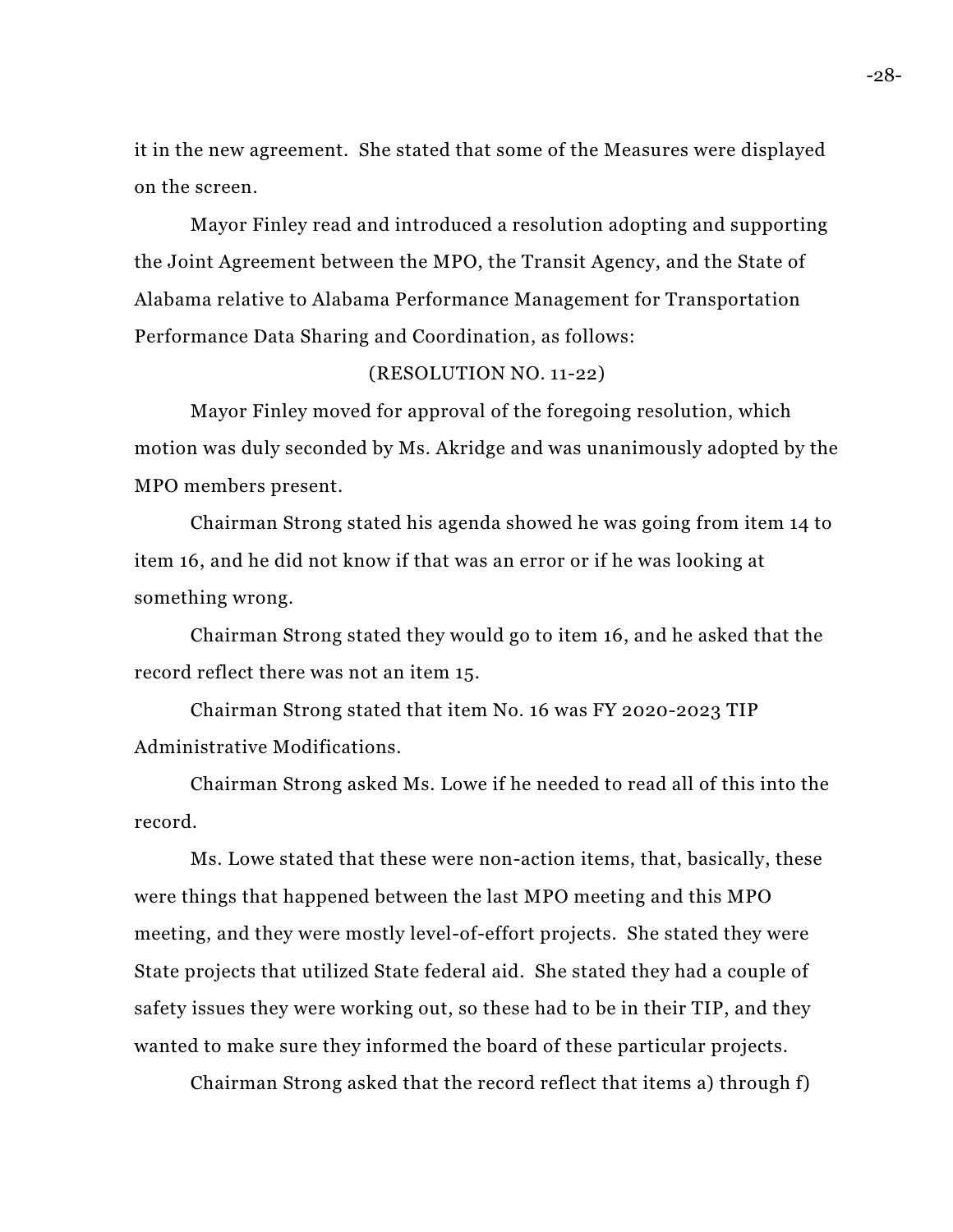were related, and they would give this information so these item numbers could be in the minutes.

The FY 2020-2023 TIP Administrative Modifications were as follows:

- a) #100044914
- b) #100060145
- c) #100073190
- d) #100072210
- e) #100070099
- f) #100075005

Chairman Strong stated the next item on the agenda was Agency Reports.

Chairman Strong stated that the Alabama Department of Transportation had an update, and he recognized Mr. Rod Ellis.

Mr. Ellis stated the first project was Church Street, Phase I, between Pratt Avenue and Monroe Street in the city of Huntsville. He stated that this project was approximately 98 percent complete, and the project cost was in excess of \$15.5 million, and it was projected to be finished within the next few months.

Mr. Ellis stated the next project was the Northern Bypass from Pulaski Pike to US Highway 231/431. He stated the plans were approximately 85 percent complete, that the right-of-way acquisition was down to one tract, he believed, or two, and it should be completed soon. He stated that the utility relocation design work was under way. He stated that the estimated cost was \$40 million, and it was scheduled to be bid in the current fiscal year.

Mr. Ellis stated the next project was Martin Road widening between Zierdt Road and Laracy Drive. He stated that this project was split into two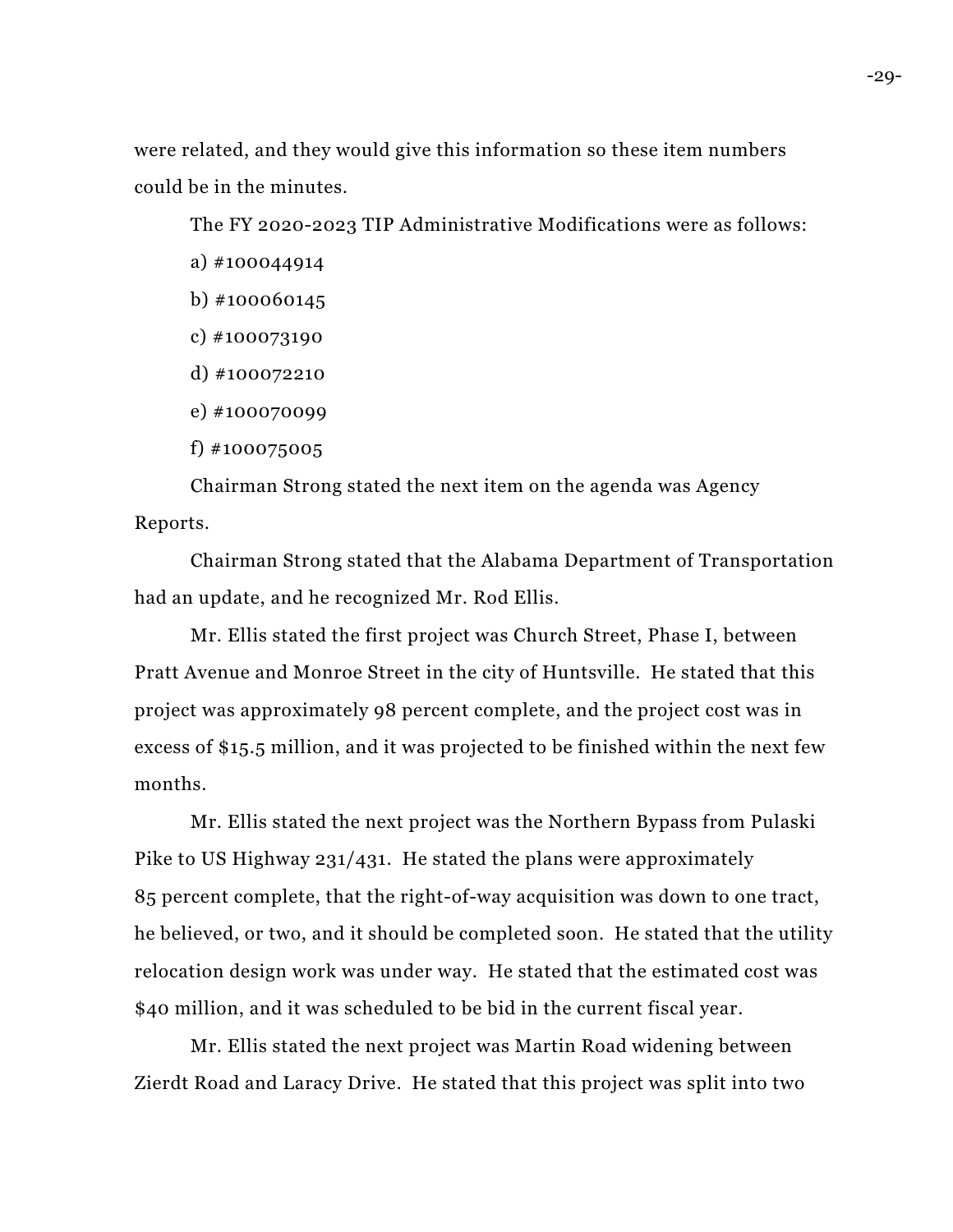phases, and Phase I was started in July 2018 and was approximately 85 percent complete and was projected to be completed later in the spring. He stated that Phase II was in the Design Phase, and they were working on the utility relocation designs. He stated it was currently scheduled for FY 2023, and the projected total cost, for both phases, was approximately \$25 million.

Mr. Ellis stated the next project was North Parkway at Mastin Lake Road, to construct a new overpass. He stated that the plans were approximately 90 percent complete, and the right-of-way acquisition was complete. He stated they had removed the structures they had purchased that were impacted by the new improvements, and he stated that the utility relocation work was under way. He stated this was currently scheduled to be let later in the current fiscal year, and the estimated total cost was \$42.5 million.

Mr. Ellis stated the next project was Access Management on US 231 between Weatherly Road and Hobbs Road. He stated that these plans were approximately 50 percent complete, and they had completed a Virtual Public Involvement Process in the fall of 2021, and they had recently finished compiling those comments and evaluating potential modifications to what they were proposing, and they had asked their designer to look at those things so they could progress to what they called "plan-in-hand" plans and hopefully start buying right-of-way later in the current fiscal year. He stated that the construction phase of this was estimated at \$15 million, and it was scheduled for Fiscal Year 2023.

Mr. Ellis stated the next project was Winchester Road widening from Dominion Circle to Naugher Road. He stated that the plans were approximately 90 percent complete, and the right-of-way acquisition was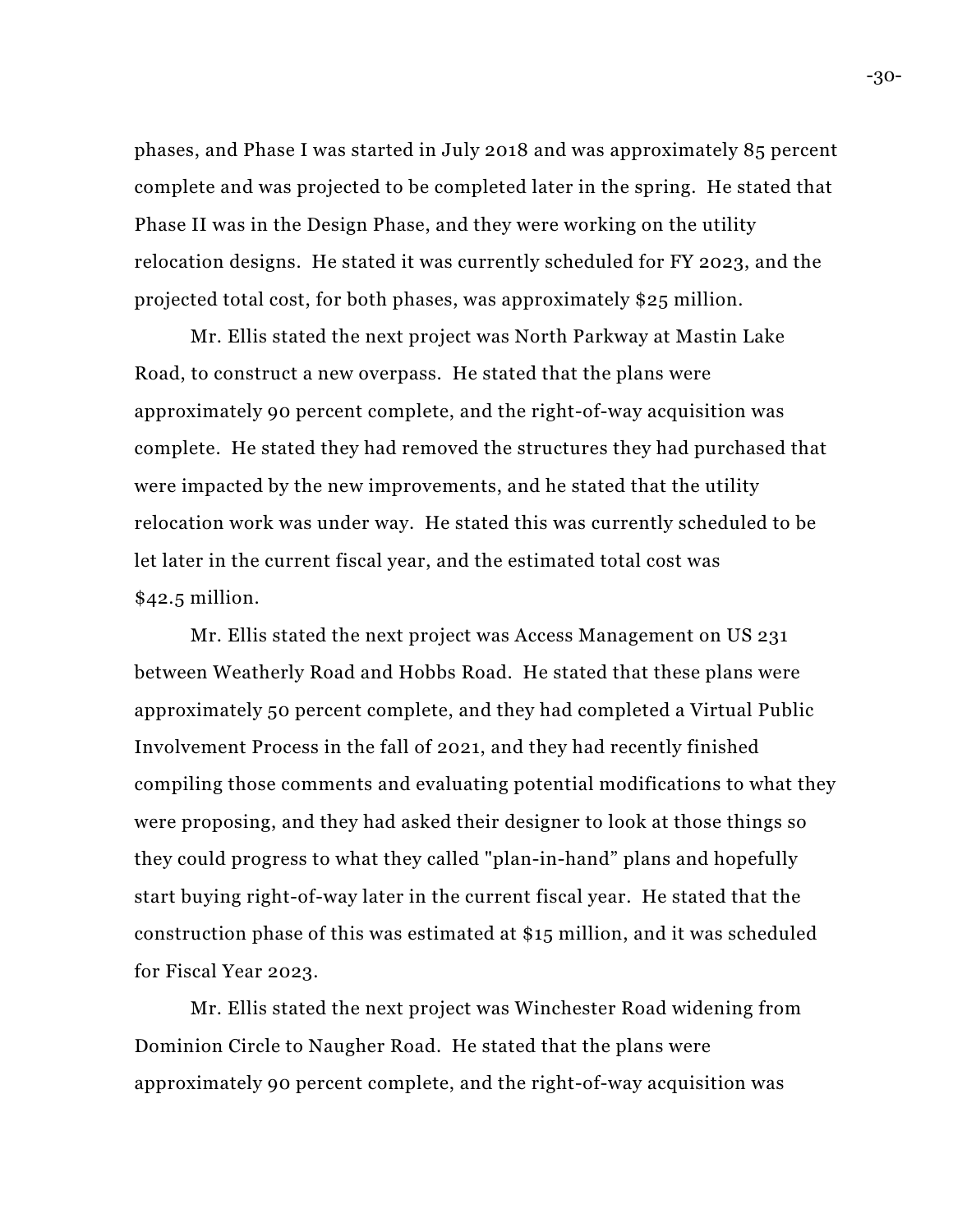ongoing. He stated the estimated cost was approximately \$15.5 million, and it was currently scheduled for FY 2023.

Mr. Ellis stated the next project was Improvements to Balch Road from south of Browns Ferry Road to north of Gooch Road. He stated that the plans were approximately 65 percent complete, and the estimated cost of the project was \$1.7 million, and it was anticipated to let the contract in FY 2023.

Mr. Ellis stated the next project was State Route 255 (Research Park Boulevard) widening from U.S. 72 to south of Old Madison Pike. He stated that this project was approximately 80 percent complete, and the projected total cost was approaching \$23.5 million, and it was anticipated to be completed sometime in the summer of the current year.

Mr. Ellis stated the next project was U.S. 72 West widening between Providence Main and County Line Road. He stated that these plans were approximately 30 percent complete. He stated they were working on revised intersection concepts, to help with congestion issues in this area. He stated they hoped to have a Public Involvement meeting sometime later in this fiscal year, noting that he was hoping for sometime in the summer. He stated, concerning the right-of-way acquisition, that they were hoping to begin it sometime in FY 2023. He stated that the total cost was in excess of \$60 million, and the construction project was currently scheduled for FY 2025.

Mr. Ellis stated the next project was Zierdt Road widening between Madison Boulevard and Martin Road. He stated that this project was completed in four phases, and the final phase was actually in what they called the "Punch List Phase," where they were finishing up loose ends, to bring it into compliance. He stated it should be accepted for maintenance very soon.

Mr. Ellis stated the next project was Bridge Replacements on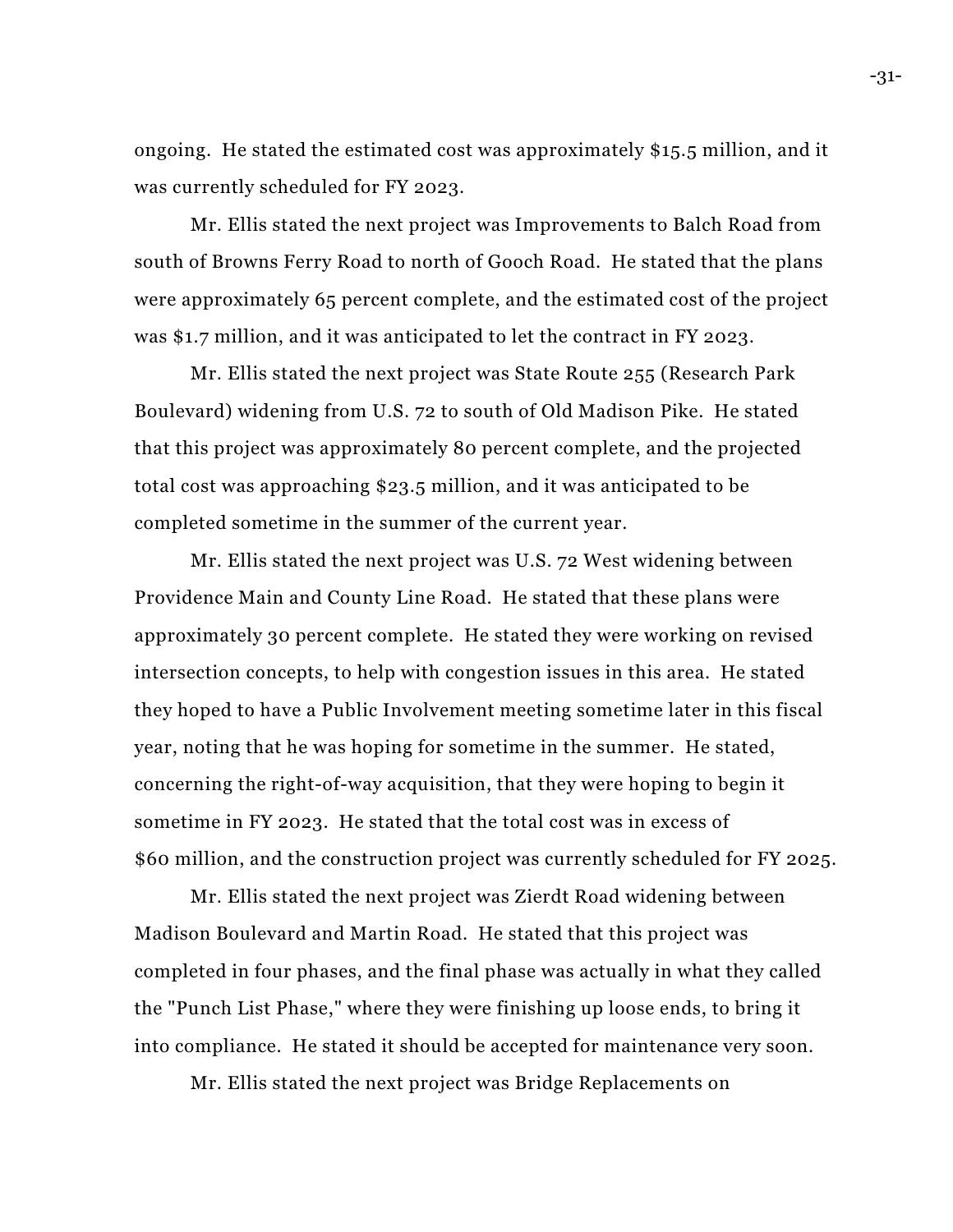Old Highway 431, Madison County. He stated that this project was approximately 75 percent complete, and the estimated total cost was \$13.5 million, and it was projected to be completed sometime in late summer of the current year.

Mr. Ellis stated the next project was I-565 Additional Lanes from I-65 to County Line Road. He stated this project had been accepted for maintenance by the State, and the total cost was approximately \$18.7 million. He stated that project was complete.

Mr. Ellis stated the next project was I-565 Additional Lanes from County Line Road to Wall-Triana Highway. He stated that the central office design staff was working on the design for this project. He stated they had completed the survey late in the prior year, and they were working toward 30 percent plans. He stated the project was currently scheduled for FY 2023, with a projected cost of approximately \$47 million.

Mr. Ellis stated the next project was Jeff Road Additional Lanes from south of Capshaw Road to north of Douglass Road. He stated that the plans were approximately 60 percent complete, and a Virtual Public Involvement had been concluded in the spring of the prior year. He stated he believed this project was approaching what they called "plan in hand," or 65 percent plans, and that hopefully they would be moving into the right-of-way acquisition phase soon. He stated that currently this project was scheduled for FY 2023, with an estimated cost of approximately \$13.5 million.

Mr. Ellis stated the next project was Intersection Improvements on Wall-Triana Highway at Graphics Drive. He stated they had accepted bids for this project in January and, hopefully, work should begin sometime in the spring or early summer of 2022. He stated that the estimated cost was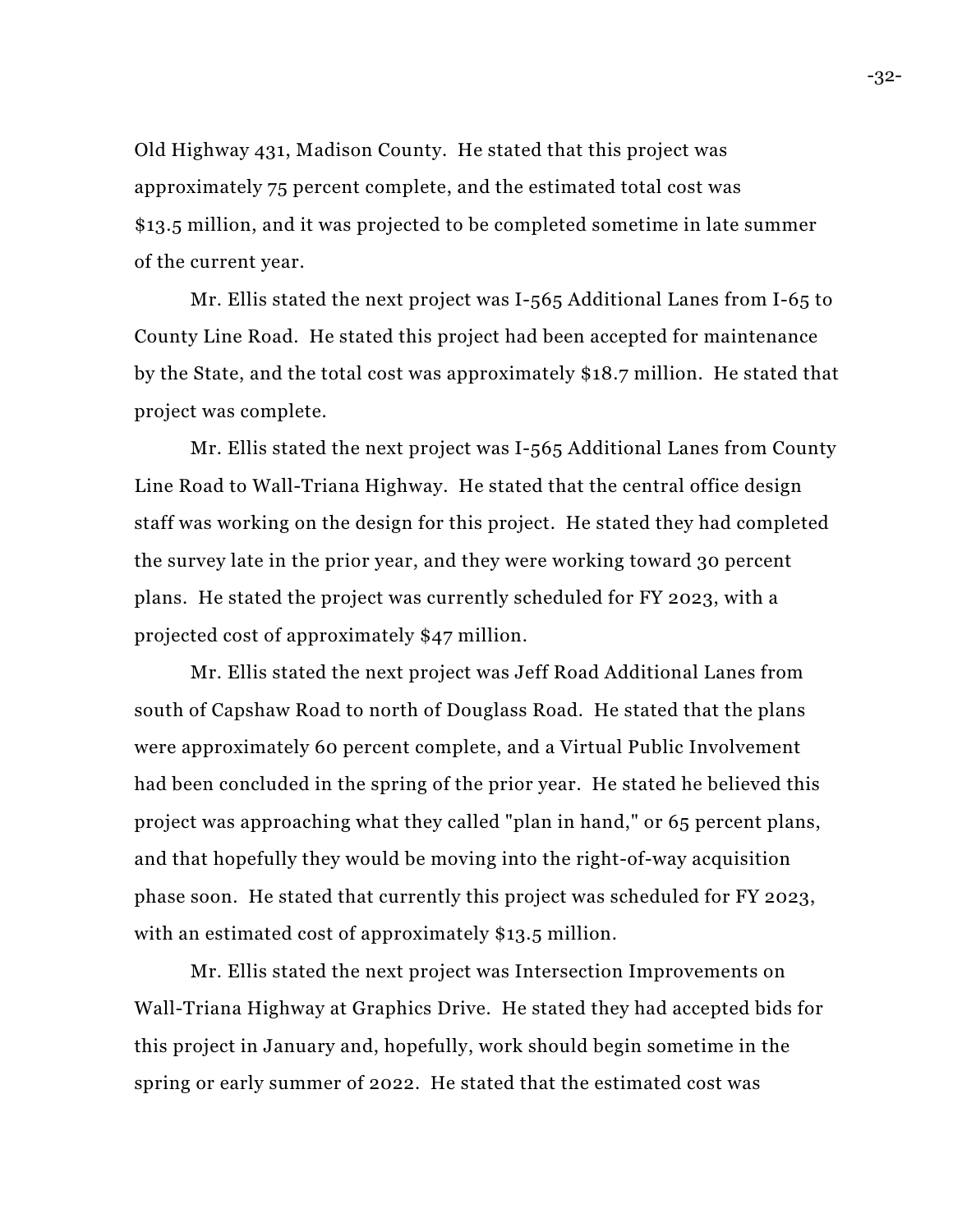approximately \$1.9 million.

Mr. Ellis stated the next project was the widening of Blake Bottom Road from Jeff Road to State Route 255. He stated that the plans were approximately 90 percent complete, and the right-of-way acquisition was ongoing, and the Utility design work was also under way. He stated it was projected to let the contract in FY 2022, with a cost of approximately \$8.8 million.

Mr. Ellis stated the next project was Intersection Improvements on State Route 53 at Harvest, McKee, and Old Railroad Bed roads. He stated that this project was currently under design, and it was scheduled for FY 2023, with an estimated cost of \$5 million.

Mr. Ellis stated the next project was the Arsenal East Connector. He stated that this project was in the study phases, and it was currently projected that the contract would be bid in FY 2024, with an estimated cost of \$30 million.

Mr. Ellis stated that the total work they were working on at this time was in excess of \$400 million.

Chairman Strong asked if any of the board members had any questions for Mr. Ellis.

Chairman Strong recognized Ms. Akridge.

Ms. Akridge asked if the costs were all totally ALDOT dollars. She stated that one of the times when this presentation had been done, she had been curious about the split. She asked how the people she represented could know how that broke out, state, local.

Mr. Ellis stated it was primarily federal funding for these projects. He stated that primarily it was an 80/20 split, if ALDOT was the sponsor of the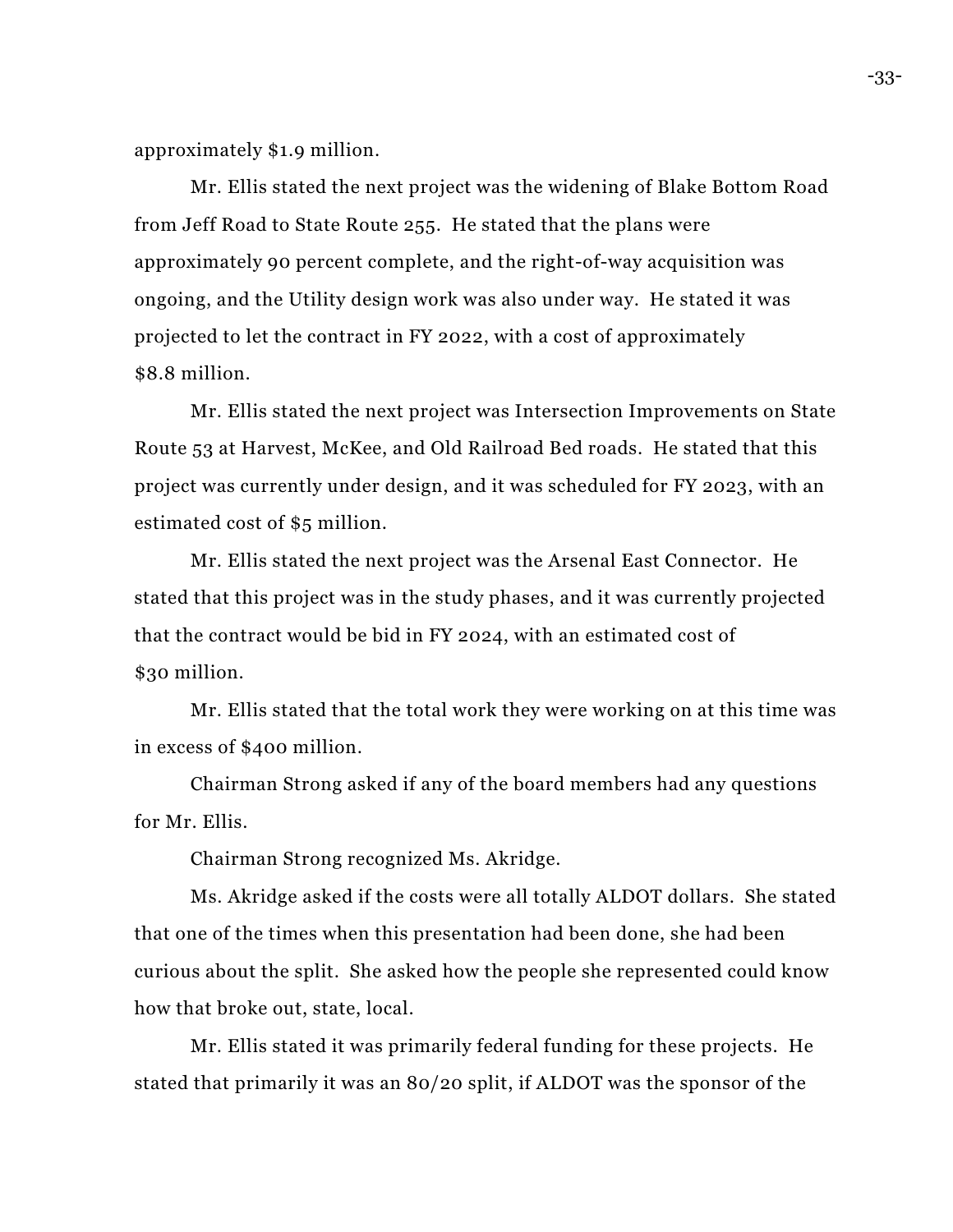project. He stated that some of these were ALDOT projects, and some were local projects that were funded through the MPO. He stated if it was a project the City of Madison was the sponsor of, then the City of Madison would be responsible for the 20 percent, if it was a traditional 80/20 percent federal aid project. He stated that they had some situations where that split might be 90/10, or sometimes it could be 100 percent funding, but that was more of a rarity.

Ms. Akridge asked what an easy way would be for people to find out who was spending what money on the projects Mr. Ellis had just gone over.

Mr. Vincent stated that this body, the MPO, had all that broken down, and they should be able to supply that for Ms. Akridge.

Chairman Strong asked if there were any further questions for Mr. Ellis.

Chairman Strong asked Mr. Madsen and the staff to provide the breakdown Ms. Akridge had inquired about. He stated that like had been said, some were local, and some were 80/20.

Mr. Madsen appeared before the MPO, and he stated that the LRTP, the Long-Range Transportation Plan, that was adopted had a lot of that information. He stated it had to be updated frequently, but the LRTP was probably the go-to for that information. He stated they could assist on any specific items.

Chairman Strong asked if there were any other Agency Reports to be presented.

Ms. Erin Tidwell appeared before the MPO, stating that she was with the Top of Alabama Regional Council of Governments.

Ms. Tidwell thanked Ms. Lowe for inviting her to be at this meeting. Ms. Tidwell stated that Michelle Jordan was the Executive Director of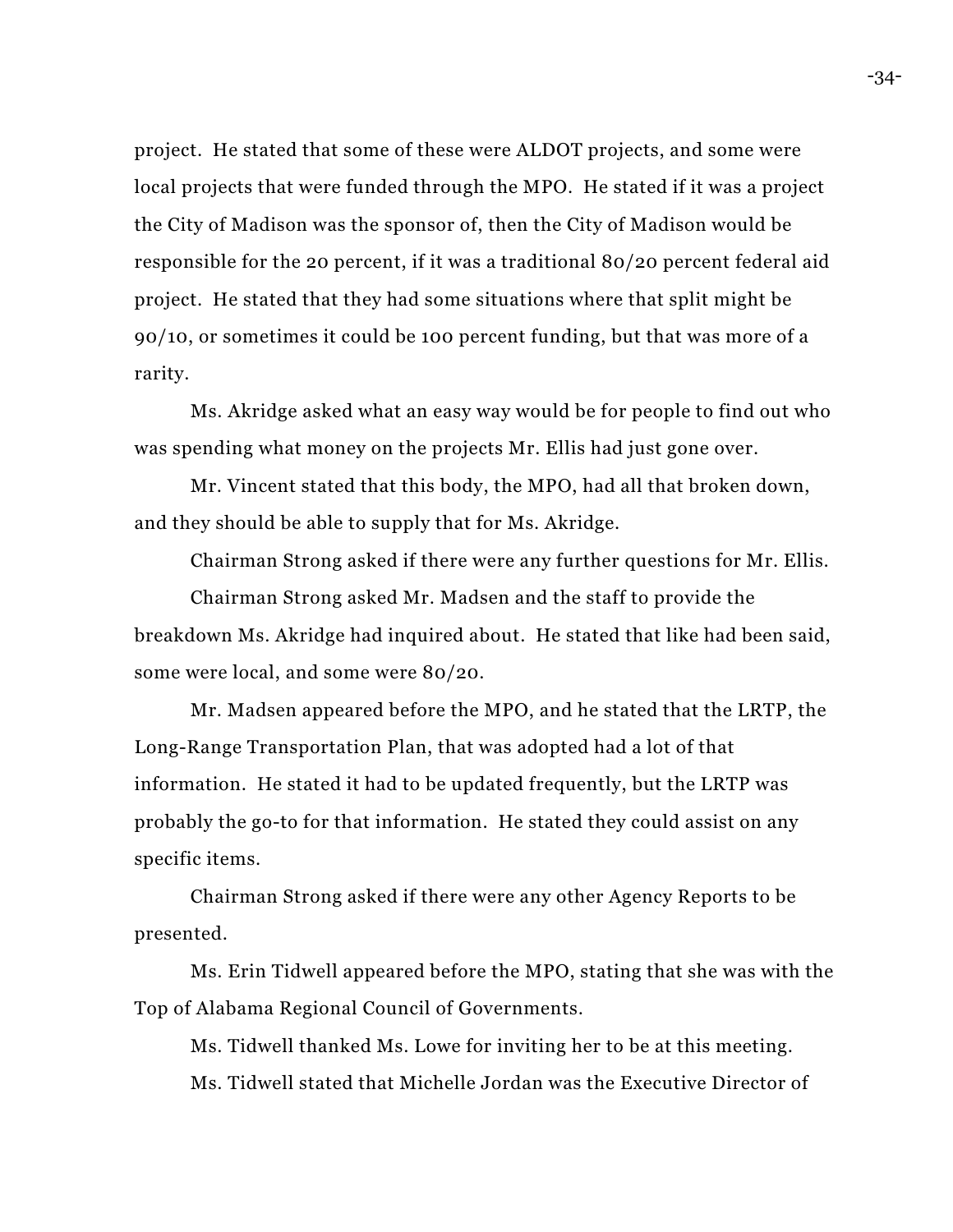TARCOG, and Sara James was their Director of Economic Development & Planning.

Ms. Tidwell stated that TARCOG was divided into two separate departments, that they had their Area Agency on Aging, and that was Meals on Wheels, Medicaid Waiver, Alabama CARES, that they provided a lot of those services.

Ms. Tidwell stated that as TARCOG, they served a five-county region, and that was Limestone, Madison, Jackson, DeKalb, and Marshall counties.

Ms. Tidwell stated that the Area Agency on Aging was probably 50 or 60 members of their staff, and the other five or six of them were the Economic Development & Planning staff. She stated that would be services such as EDD, the Economic Development Districts, and the LDD, the Local Development District. She stated that was also where the Rural Planning Organization was housed.

Ms. Tidwell stated that the RPO was the counterpoint to the MPO, and they did not serve that five-county region, that they actually served a four-county region, every area outside of the MPO, so they were looking at portions of Limestone County, Jackson County, DeKalb County, and Marshall County, as they could see on the displayed map.

Ms. Tidwell stated that just to give them an idea of what they were working with, that in the current year, they had a little bit more funding, but they were generally in the ball park of \$70,000, that that was what funded them for the RPO role. She stated that they had a very similar breakdown as to how they operated to the MPO, that they had three committees, a Policy Committee, a TCC, and a CAC, just like the MPO. She stated they did a lot with the STIP, the Statewide Transportation Improvement Plan. She stated they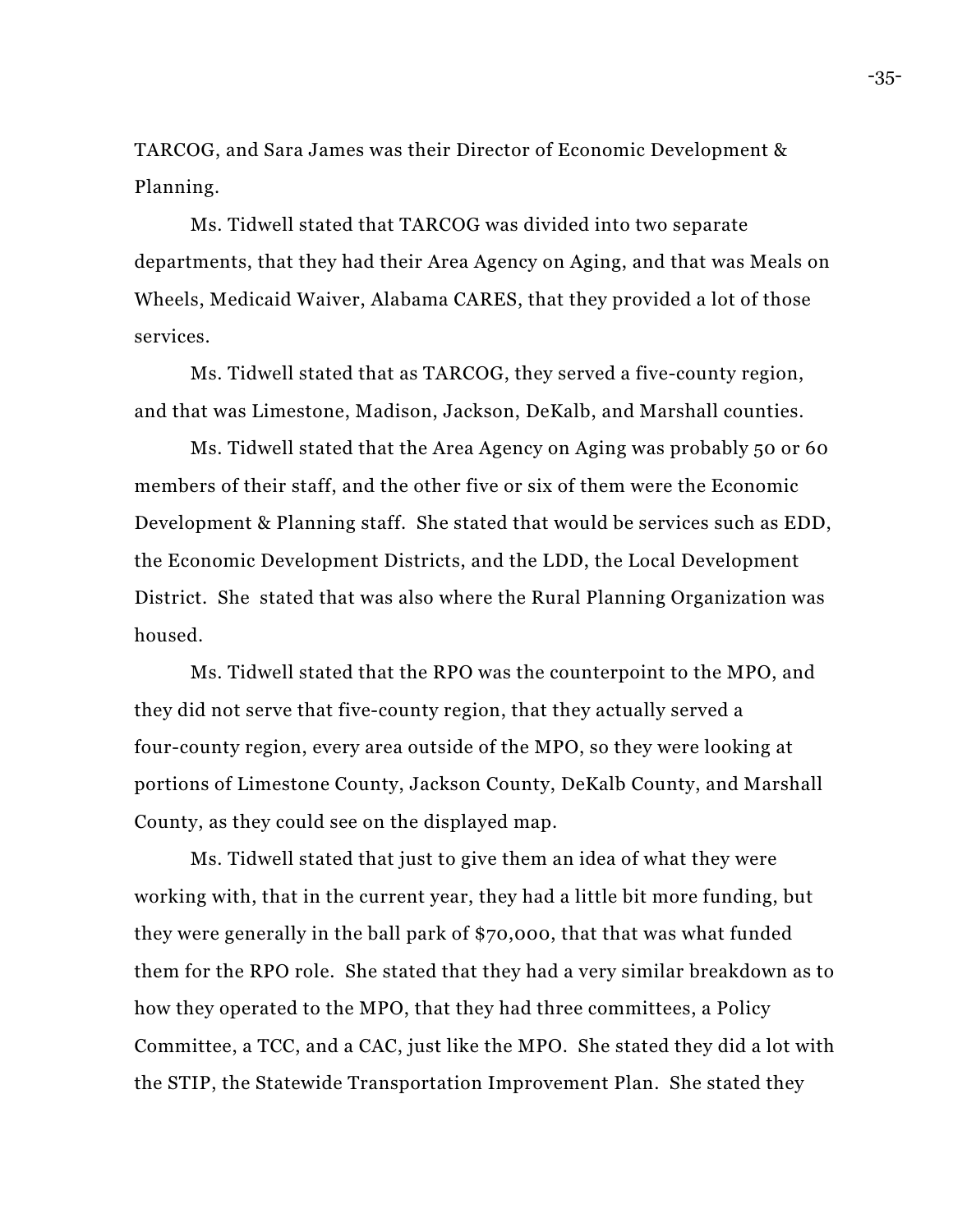had actually done the Public Outreach for the current STIP, and they were working with ALDOT to figure out how they were going to be involved in the Public Outreach for the upcoming STIP.

Ms. Tidwell stated they did a lot of technical assistance, whereas the MPO did a lot of project implementation. She stated that they did a Human Services Coordinated Transit Plan, which she believed played a role in the MPO's Long-Range Transportation Plan. She stated they also did a lot of Rebuild Alabama Acts, that they worked with their communities and found out what they needed, and they provided those capacity-building services.

Ms. Tidwell stated that she and Ms. James had inherited this program, and it was doing what it needed to do, that it had met the benchmarks, but they really wanted it to be a successful program, so they looked at the state of Alabama, and they looked to see where RPOs were most successful, and they had found that where RPOs were most successful was where they were aligned with their MPOs. She stated that they had talked with staff, and that was what they were working toward doing, aligning with the Huntsville-Madison MPO, because they knew that what happened in Huntsville or in Madison affected their region as a whole. She stated that if they could align themselves with the MPO, they could be proactive in their region instead of reactive, as they had been in the past.

Ms. Tidwell stated she had just wanted to bring this before the board and give them a good idea of what they were doing. She stated that through this partnership and alignment, they could make stronger communities and better benefit their region as a whole.

Ms. Tidwell thanked the board for letting her speak and give an update as to what they had going on.

-36-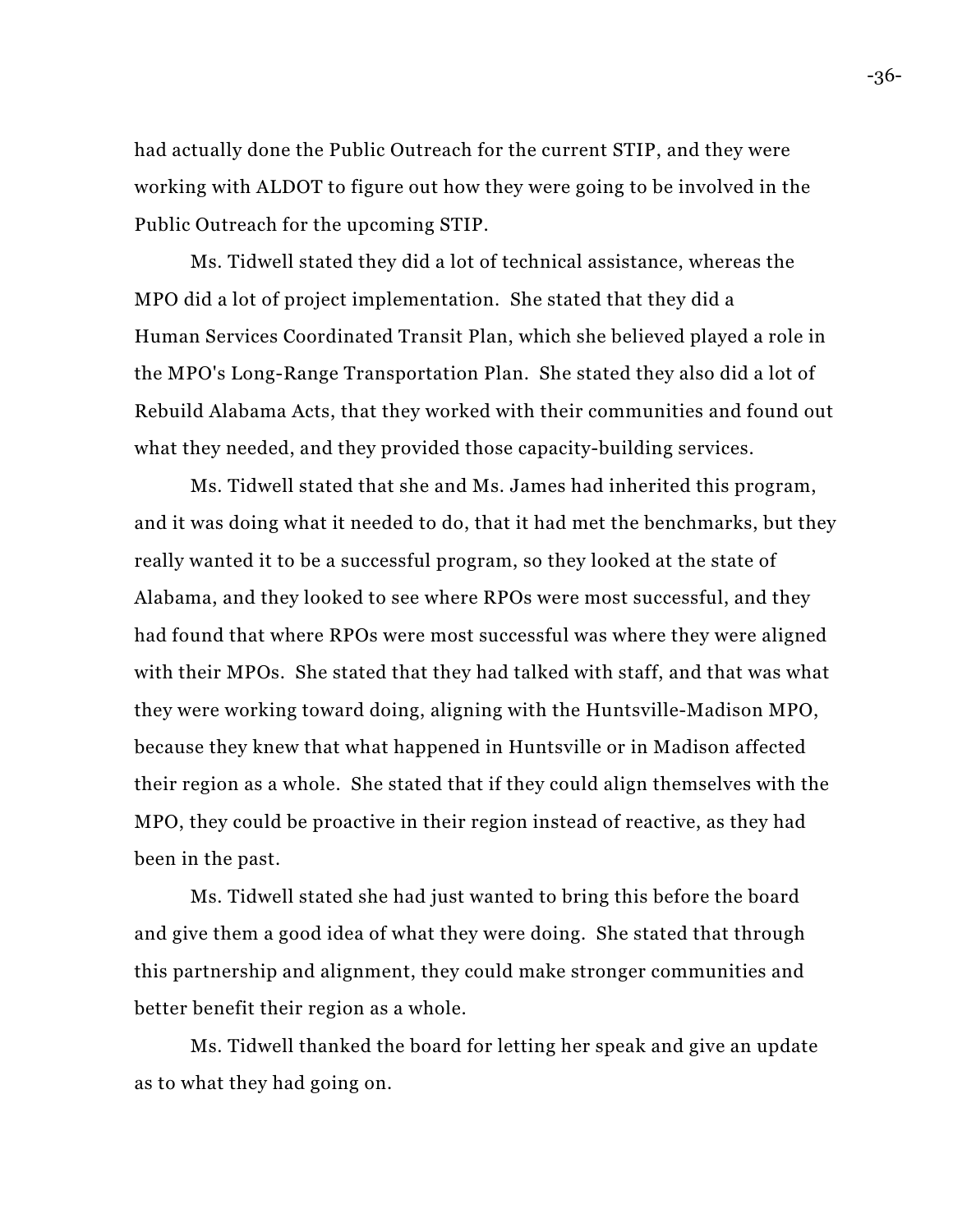Ms. Tidwell asked if anyone had any questions.

Chairman Strong asked if there were any questions from the board members.

Chairman Strong recognized Ms. Akridge.

Ms. Akridge stated that when Ms. Tidwell was talking about government and being proactive, she had gone "touchdown." She thanked her for her initiative of optimizing this alignment. She asked how they saw the alignment actually playing out. She asked if it was simply a matter of communication with Ms. Lowe or if it was attending every meeting, or just how did Ms. Tidwell see that working out.

Ms. Tidwell stated that they currently sat on the TCC, so TARCOG had representation there. She stated that as the EDD and the LDD, they were doing planning efforts, that they were doing comprehensive plans, in areas outside of the MPO. She stated that a lot of it would be to have an open line of communication between the RPO and the MPO. She stated that if they knew what was going on in Huntsville and what as going on in Madison County, those growth projections, then they could help the communities they worked with to better prepare for that growth.

Ms. Akridge asked if Ms. Tidwell thought they could be involved with finding some land to put commuter parking stations up so that the rapid transit buses could bring people into the community.

Ms. Tidwell stated that was definitely one of the conversations they had had, and they had some communities that were thinking about commuters, thinking about how to get to Huntsville for jobs. She stated that was definitely a role this alignment could play.

Ms. Akridge stated that the pain point in this area was that it was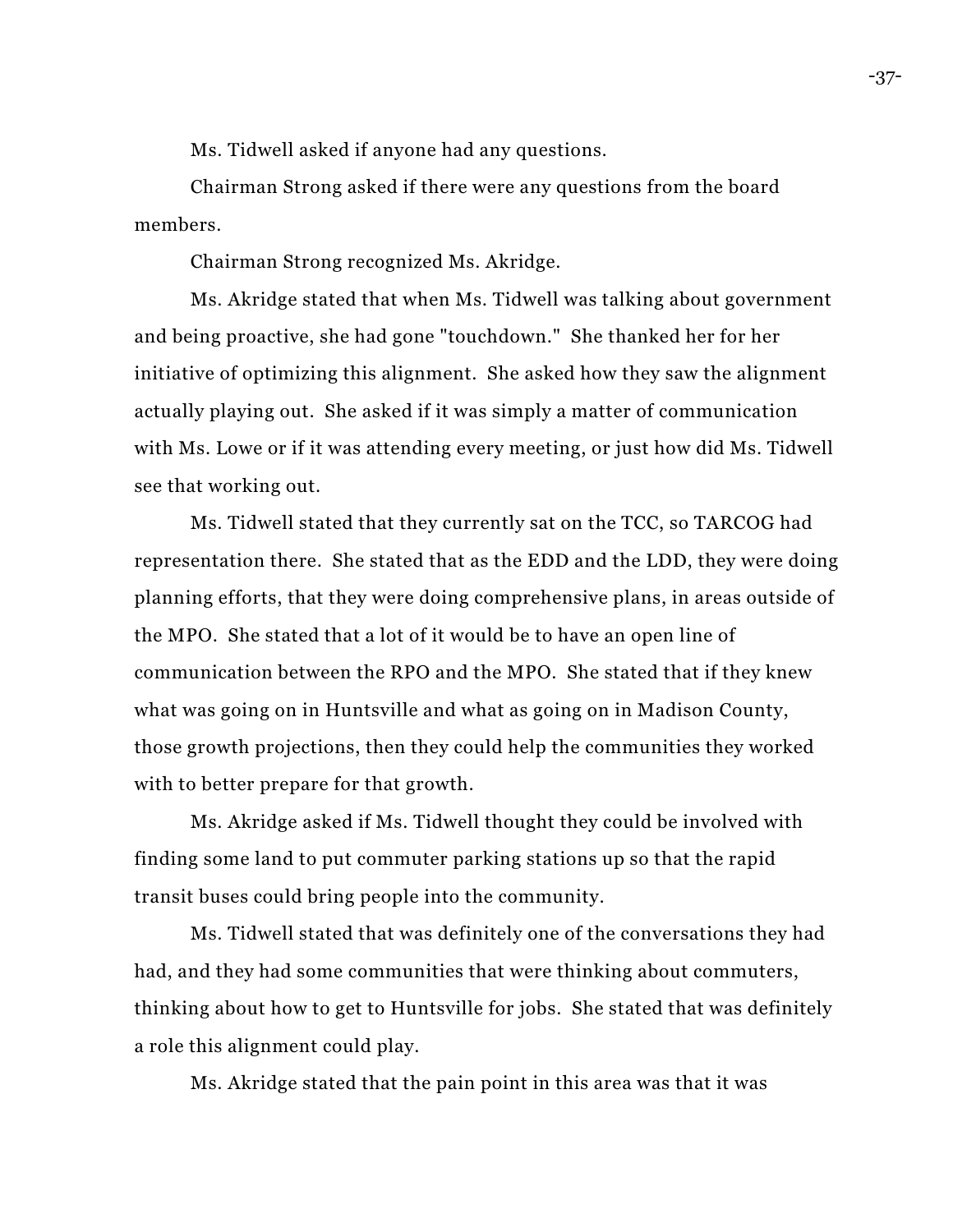becoming more and more expensive to live in the city, so people were feeling like they were forced out into the hinterlands, and to maintain a strong and diverse community, they needed to be thinking about how to get people not only to stay in the city and afford it, but also for the people who had chosen to go out into those counties Ms. Tidwell had just mentioned to be able to get to Huntsville, because it was a center for employment. She stated she appreciated Ms. Tidwell thinking through on that.

Chairman Strong asked if there were any further questions.

Chairman Strong thanked Ms. Tidwell for what TARCOG did, noting that he was aware there was a \$700,000 grant they were awarded, and TARCOG was the oversight on that and had really made an impact on that.

Chairman Strong stated the board would see what they could do, and that they should meet with Mr. Madsen, noting that he felt that would be how they could make this work even better.

Chairman Strong stated the next item on the agenda was Opportunity for Public Comment. He stated that if anyone in the audience would like to address the MPO Board, they should step to a microphone, and they would be allowed three minutes to speak.

There was no response.

Chairman Strong stated the next item on the agenda was MPO Policy Board Member Comments. He asked if there were any comments from the board.